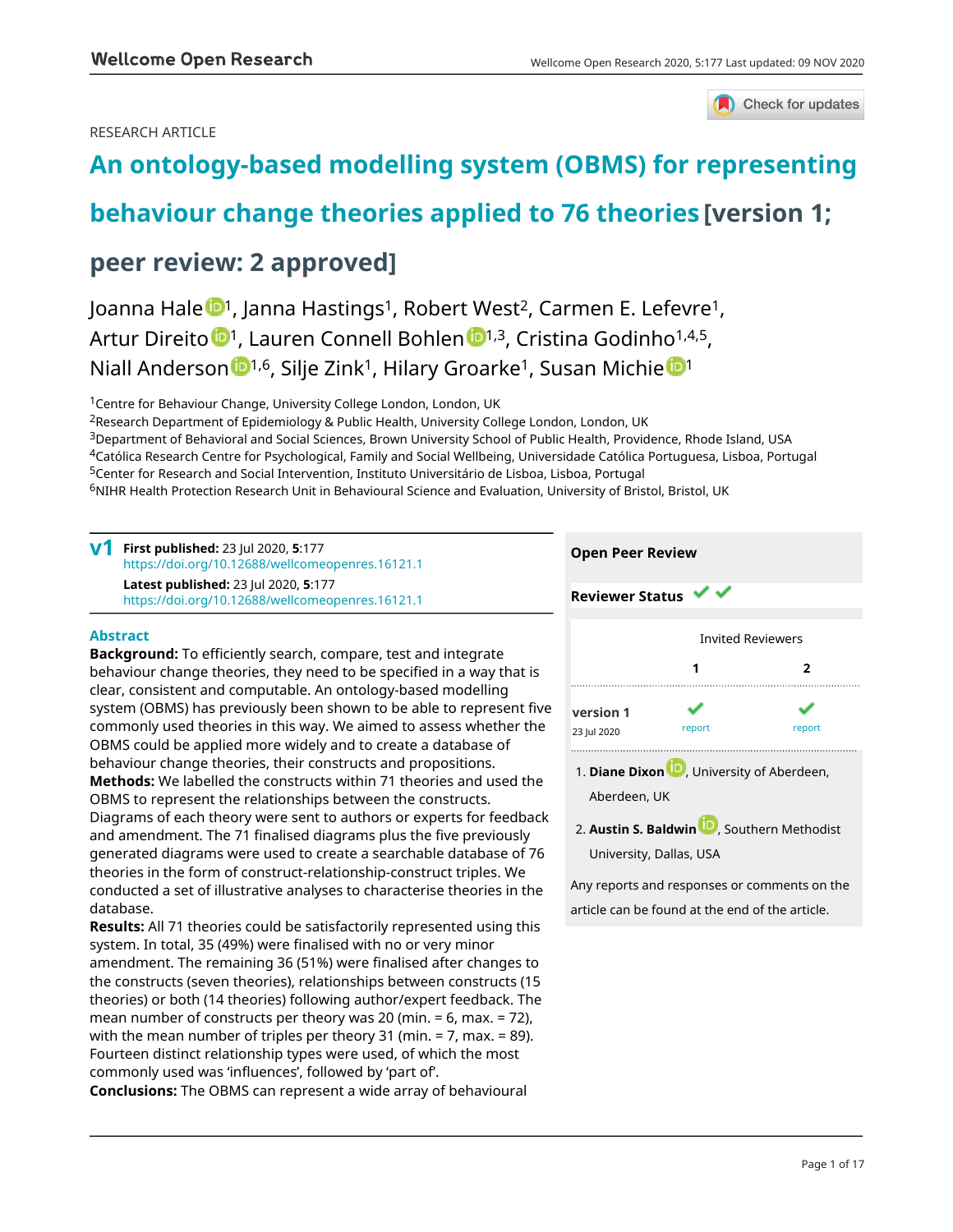theories in a precise, computable format. This system should provide a basis for better integration and synthesis of theories than has hitherto been possible.

# **Keywords**

behaviour, behaviour change, theory, ontology, modelling, theoretical synthesis



This article is included in the [Human Behaviour-](https://wellcomeopenresearch.org/collections/humanbehaviourchange)

[Change Project](https://wellcomeopenresearch.org/collections/humanbehaviourchange) collection.

**Corresponding authors:** Joanna Hale [\(jo.hale@ucl.ac.uk](mailto:jo.hale@ucl.ac.uk)), Robert West ([robert.west@ucl.ac.uk](mailto:robert.west@ucl.ac.uk)), Susan Michie ([s.michie@ucl.ac.uk](mailto:s.michie@ucl.ac.uk))

**Author roles: Hale J**: Data Curation, Formal Analysis, Investigation, Methodology, Project Administration, Supervision, Writing – Original Draft Preparation, Writing – Review & Editing; **Hastings J**: Data Curation, Formal Analysis, Investigation, Methodology, Resources, Software, Visualization, Writing – Original Draft Preparation, Writing – Review & Editing; **West R**: Conceptualization, Funding Acquisition, Investigation, Methodology, Project Administration, Supervision, Visualization, Writing – Original Draft Preparation, Writing – Review & Editing; **Lefevre CE**: Conceptualization, Data Curation, Investigation, Methodology, Project Administration, Supervision, Visualization, Writing – Original Draft Preparation, Writing – Review & Editing; **Direito A**: Data Curation, Investigation, Methodology, Project Administration, Visualization, Writing – Original Draft Preparation, Writing – Review & Editing; **Bohlen LC**: Data Curation, Investigation, Methodology, Project Administration, Visualization, Writing – Original Draft Preparation, Writing – Review & Editing; **Godinho C**: Data Curation, Investigation, Methodology, Project Administration, Visualization, Writing – Original Draft Preparation, Writing – Review & Editing; **Anderson N**: Data Curation, Investigation, Project Administration, Visualization, Writing – Original Draft Preparation, Writing – Review & Editing; **Zink S**: Data Curation, Investigation, Project Administration, Visualization, Writing – Original Draft Preparation, Writing – Review & Editing; **Groarke H**: Data Curation, Investigation, Project Administration, Visualization, Writing – Original Draft Preparation, Writing – Review & Editing; **Michie S**: Conceptualization, Funding Acquisition, Methodology, Project Administration, Supervision, Writing – Original Draft Preparation, Writing – Review & Editing

**Competing interests:** No competing interests were disclosed.

**Grant information:** This work was supported by Wellcome [201524; 209387].

*The funders had no role in study design, data collection and analysis, decision to publish, or preparation of the manuscript.*

**Copyright:** © 2020 Hale J *et al*. This is an open access article distributed under the terms of the [Creative Commons Attribution License,](http://creativecommons.org/licenses/by/4.0/) which permits unrestricted use, distribution, and reproduction in any medium, provided the original work is properly cited.

**How to cite this article:** Hale J, Hastings J, West R *et al.* **An ontology-based modelling system (OBMS) for representing behaviour change theories applied to 76 theories [version 1; peer review: 2 approved]** Wellcome Open Research 2020, **5**:177 <https://doi.org/10.12688/wellcomeopenres.16121.1>

**First published:** 23 Jul 2020, **5**:177<https://doi.org/10.12688/wellcomeopenres.16121.1>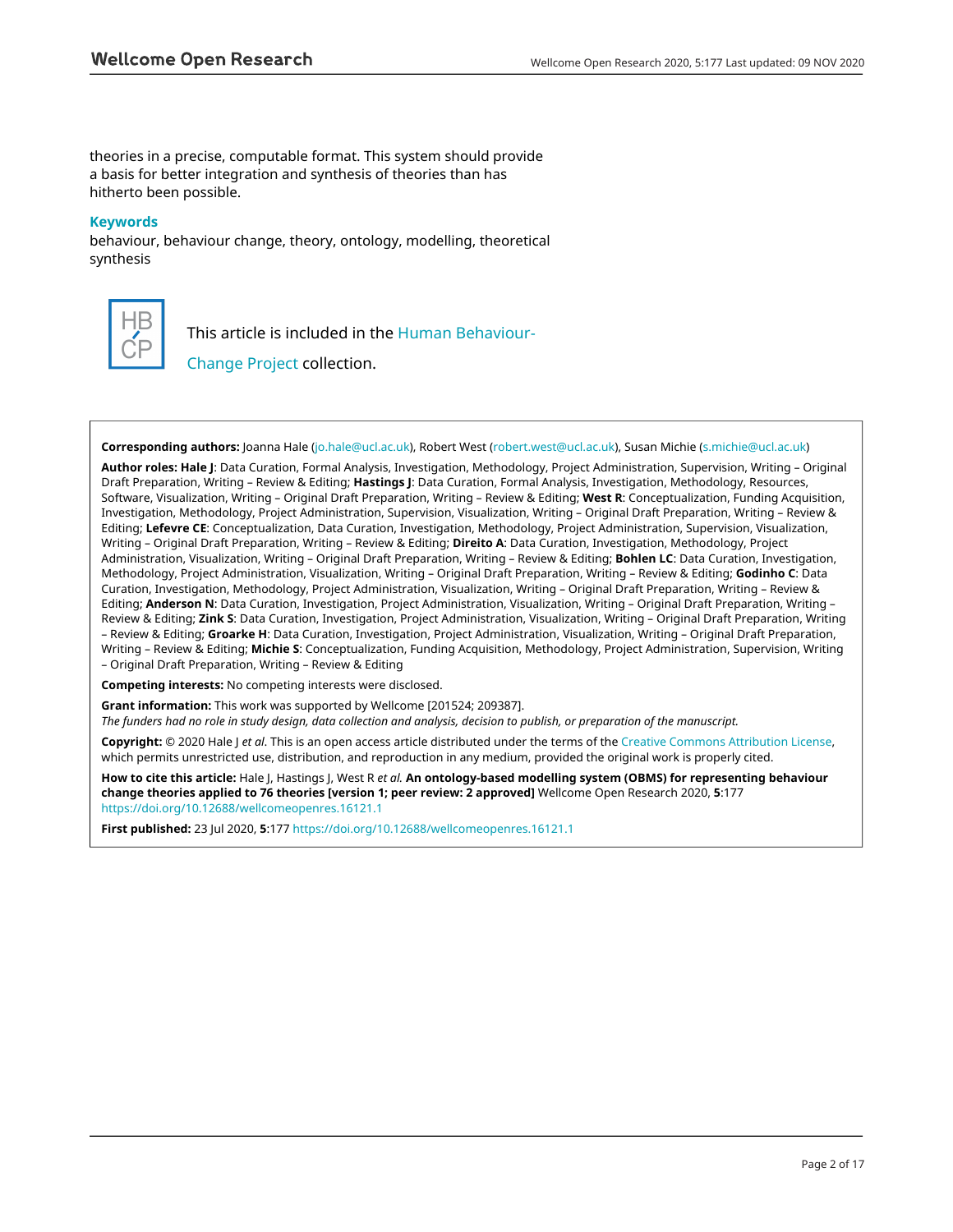## **Introduction**

Many of society's pressing global problems, such as environmental degradation, social conflict and poor health, require changes in a wide range of human behaviours at individual, community and population levels. Interventions are likely to be more effective if they are informed by behaviour change theories which are developed to represent a body of knowledge and understanding about processes of change (Craig *et al.*[, 2008](#page-11-0); [Wolfenden](#page-12-0) *et al.*, 2018; [Gourlan](#page-12-0) *et al.*, 2016). However, many interventions aimed at changing behaviour are not explicitly guided by theory ([Michie & Prestwich, 2010;](#page-12-0) [Prestwich](#page-12-0)  *et al.*[, 2014](#page-12-0)). We define theory as 'a set of concepts and/or statements with specification of how phenomena relate to each other. Theory provides an organising description of a system that accounts for what is known, and explains and predicts phenomena', ([Michie](#page-12-0) *et al.*, 2005; [qeios.com/read/definition/631](https://www.qeios.com/read/524264)).

Those wishing to draw on theory in developing interventions are faced with a plethora of different theories and potential underlying mechanisms through which change can occur. A systematic review of 83 theories of behaviour change identified several barriers to effective theory use in intervention design and evaluation (Davis *et al.*[, 2015\)](#page-12-0). Theories tend to overlap in terms of content and scope, often lack detail in terms of clear definitions of constructs and relationships, and most include only a subset of relevant constructs within their stated scope. Different labels are also used interchangeably to describe the same construct, or the same labels are used to describe different constructs [\(Michie](#page-12-0) *et al.*, 2014).

Theories of behaviour are generally represented through natural language, sometimes with visualisations that may be whole, simplified or partial. Whilst natural language benefits from the richness and subtlety of language, it can introduce ambiguity and limits comparison, integration and testing, holding back the advancement of understanding human behaviour and hence the potential to develop effective interventions [\(Fried, 2020;](#page-12-0) [Muthukrishna & Henrich, 2019;](#page-12-0) [Oberauer](#page-12-0)  [& Lewandowsky, 2019\)](#page-12-0). Moreover, it is often unclear whether natural language descriptions of theories written by authors are intended to be testable propositions.

To make theories more useable and useful, we need a method for accurately representing them that can identify ambiguities and allow comparisons in terms of content, scope, and predictions. Such a method would enable theory integration and development by making propositions within existing theories more easily discoverable, and facilitate the testing (including falsification) of propositions by making them more precise. More precise and accurate theory representations may also enhance the selection and application of theories when developing and evaluating interventions for real-world problems. Several methodologies have been developed to improve openness, precision and rigour in the cycle of psychological theory development (e.g. [Borsboom](#page-11-0) *et al.*, 2020; [Forstmann](#page-12-0) *et al.*, 2011; [Guest & Martin, 2020](#page-12-0); [Haslbeck](#page-12-0) *et al.*, [2019;](#page-12-0) [van Rooij & Baggio, 2020](#page-12-0)). These methodologies agree that theories should be formally specified in unambiguous terms, for example as a set of equations or computational

model. A systematic method capable of formally representing any kind of theory proposition in a way that can be consistently interpreted, whether read verbally, computationally or diagrammatically, can improve theory development and synthesis. An additional advantage of such a system is that theories can be made 'computer-readable' to enable searching and other computer-assisted operations.

One such method, termed an 'ontology-based modelling system' (OBMS) has been developed to enable systematic and precise theory representation (West *et al.*[, 2019\)](#page-12-0). The OBMS is a system for modelling theories of behaviour and behaviour change, using a formal representation of the constructs within theories and the ways in which constructs may relate to or interact with each other. Ontologies are formal representations of entities and relations in a given domain, in which each entity is assigned an unambiguous label and a clear definition. The OBMS is not an ontology (as ontologies typically seek to represent knowledge about the world, rather than theories about it) but uses an equivalent modelling system to that used in ontologies to express theories formally as a set of construct-relationshipconstruct triples, such as "intention-influences-behaviour" or "anxiety-is correlated with-performance". The OBMS also provides a system for graphically representing different types of triples, which allows a given theory to be represented as a diagram that fully specifies all the proposed relationships among its constructs in an unambiguous format. The viability of the OBMS was demonstrated by West *et al.* [\(2019\)](#page-12-0) by successfully capturing the propositions of five commonly used behaviour change theories [\(Painter](#page-12-0) *et al.*, 2008; [Prestwich](#page-12-0)  *et al.*[, 2014\)](#page-12-0): the Health Belief Model (HBM; [Rosenstock,](#page-12-0)  [1974\)](#page-12-0), the Information-Motivation-Behavioural Skill Model ([Fisher & Fisher, 1992](#page-12-0)), Social Cognitive Theory ([Bandura,](#page-11-0)  [1986\)](#page-11-0), the Theory of Planned Behaviour ([Ajzen, 1991\)](#page-11-0), and the Transtheoretical Model ([DiClemente](#page-12-0) *et al.*, 1991).

The application of the OBMS to a much wider range of existing and future theories can facilitate theory testing and development, particularly when used in conjunction with ontological tools. Ontological tools provide an agreed and coherent system of reference, against which we can map theories that have been formally specified, and annotate evidence for the links proposed ([Figure 1\)](#page-3-0). In this way, theory propositions can be shared, tested and evidence synthesised to advance theory much more efficiently. One specific ontological tool was developed in The Human Behaviour Change Project, a wide programme of research which uses behavioural science and machine learning to answer 'What intervention(s) work, compared with what, how well, with what exposure, with what behaviours, for how long, for whom, in what settings and why?' (Michie *et al.*[, 2020a](#page-12-0)). This work involves the development of an overarching Behaviour Change Intervention Ontology (BCIO) which specifies entities making up an intervention scenario and how they are related (Michie *et al.*[, 2020b](#page-12-0)). A recent scoping review informing the development of the BCIO identified 15 existing ontologies related to human behaviour change, but none that represented the breadth and details of human behaviour change [\(Norris](#page-12-0) *et al.*, 2019). Therefore, the BCIO provides an ontology that can be used to systematise the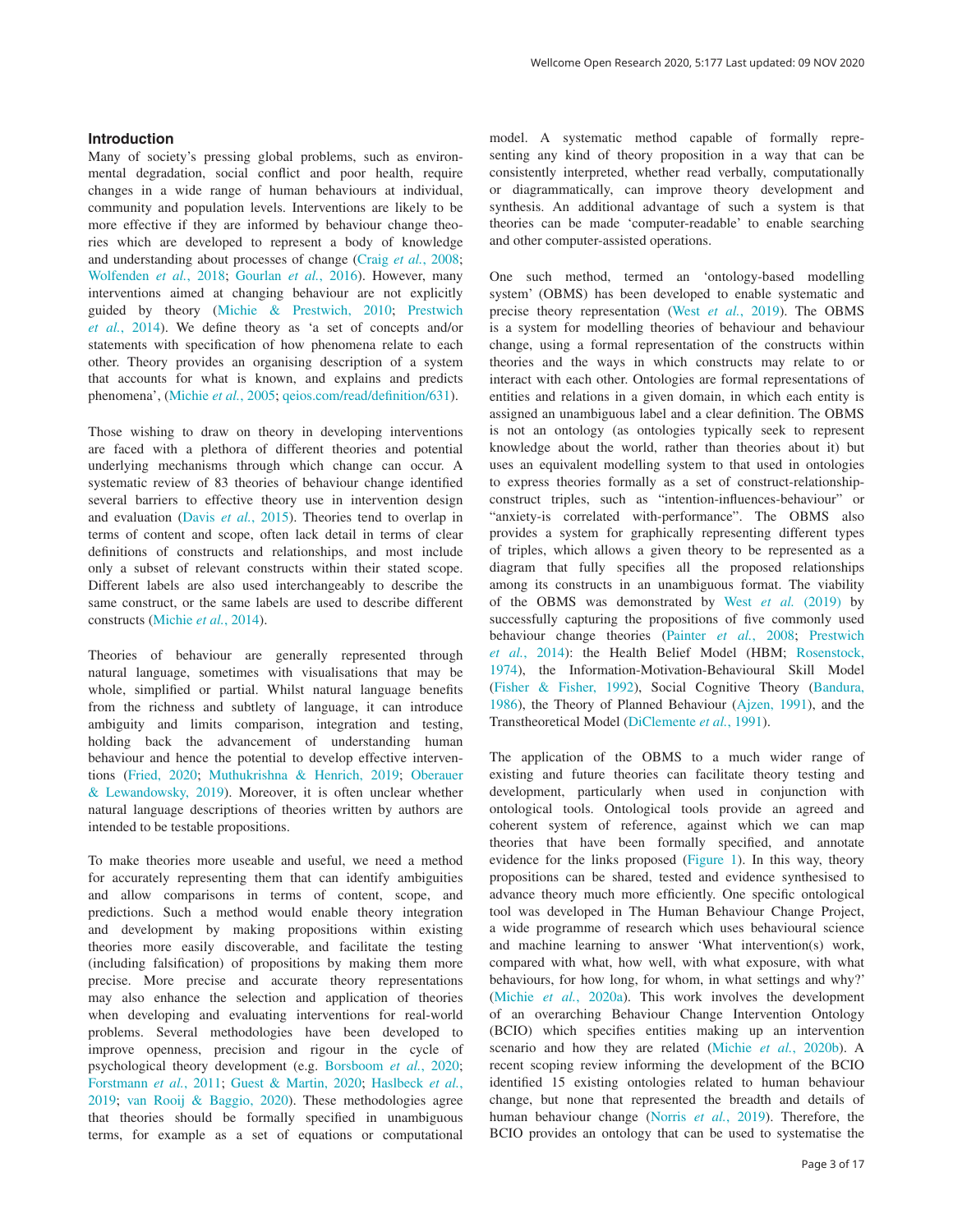<span id="page-3-0"></span>

**Figure 1. Combined use of shared ontologies, theory database and evidence base.** Shared ontologies provide an agreed and coherent system of reference, against which we can map a database of theories that have been specified using the OBMS. Both can be annotated with evidence for the links proposed.

reporting of behaviour change interventions, make evidence synthesis more effective and point to what is not known. The BCIO builds on the Behaviour Change Technique Taxonomyv1 ([Michie](#page-12-0) *et al.*, 2013) and a subsequent programme of work linking behaviour change techniques with frequently occurring mechanisms of action and generating a Theory and Techniques Tool for easy identification of these links ([theoryandtechni](https://theoryandtechniquetool.humanbehaviourchange.org/)[quetool.humanbehaviourchange.org\)](https://theoryandtechniquetool.humanbehaviourchange.org/). The research generated links between 61 behaviour change techniques and 26 mechanisms of action, based on authors' reports in published behaviour change literature (Carey *et al.*[, 2019\)](#page-11-0), expert consensus ([Connell](#page-11-0) *et al.*, 2019) and the triangulation of the two sources of evidence ([Johnston](#page-12-0) *et al.*, 2018).

The present study aimed to (i) investigate whether a wide range of behaviour change theories could be represented using the OBMS with sufficient precision to capture all constructs and relationships in computer-readable diagrammatic form and (ii) build a database of theories represented using this system that can be searched for construct names and relationships. This type of structured database provides a basis for logical and mathematical inferences. In the present study, we conducted a set of illustrative analyses to characterise theories in the database, with further research currently underway to use computational methods to identify 'canonical' theories.

# **Methods**

### Selection of theories

We screened descriptions of 83 theories identified in a multidisciplinary review of 83 theories of behaviour and behaviour change (Davis *et al.*[, 2015](#page-12-0); [Michie](#page-12-0) *et al.*, 2014) for inclusion

in this study ([Figure 2\)](#page-4-0). Theories were numbered 1–83 in alphabetical order for ease of identification throughout the study (see *Extended data* for theory numbers; [osf.io/dcqft](https://osf.io/dcqft) (Hale *et al.*[, 2020\)](#page-12-0)). In total 71 theories were included for representation in the present study with five theories already represented by West *et al.* [\(2019\)](#page-12-0). All 76 theories were included in the final database. Seven theories were excluded according to the following criteria:

- 1. Did not clearly specify at least one relationship linking a construct to behaviour or behaviour change. Two theories did not meet this criterion: Goal Directed Theory [\(Bagozzi, 1992\)](#page-11-0), and Social Action Theory [\(Weber, 1978\)](#page-12-0) both contain constructs that describe behaviour, i.e. goal achievement and social action, respectively. However, neither describes a link between behaviour and one of the other constructs in the theory.
- 2. Did not include behaviour or a similar construct. Following correspondence with theory experts, Classical Conditioning Theory [\(Pavlov, 1927\)](#page-12-0) was deemed ineligible as it focuses on autonomic processes and emotional responses.
- 3. Had been explicitly integrated into a more comprehensive theory by the same authors. Four theories were excluded on this basis: the Extended Information Processing Model (Flay *et al.*[, 1980\)](#page-12-0), the Integrative Models of Factors influencing Smoking (Flay *[et al.](#page-12-0)*, [1983](#page-12-0)), the Integrative Model of Health Attitude and Behaviour Change [\(Flay, 1981\)](#page-12-0), and the Integrative Model of Factors influencing Smoking, Health Attitude and Behaviour Change (Flay *et al.*[, 1983](#page-12-0)) had been incorporated into one more comprehensive, integrative theory, the Theory of Triadic Influence [\(Flay & Petraitis,](#page-12-0)  [1994](#page-12-0)), which was included.

These criteria were decided through discussion between the researchers and study leads (SM and RW).

## Identification of theory constructs

Theory constructs were identified from the original theory sources, using the following definition of a construct: "a component of that model or theory that is a representation of an object, event, state of affairs, feature of one of these, derived from observation and inference" [\(Michie](#page-12-0) *et al.*, 2014, p. 39). At least two researchers independently identified constructs that could be unambiguously derived from theory descriptions. Discrepancies between researchers were resolved through discussion, and if necessary through consultation with the study leads (SM and RW). A further check for accuracy was conducted by comparing constructs extracted from the original sources with those in the theory summaries in [Michie](#page-12-0)  *et al.* [\(2014\).](#page-12-0) Where the new reading of the original theory source led to an omission or addition of a construct compared with Michie *et al.* [\(2014\),](#page-12-0) the differences were recorded and checked by a further researcher, and were checked with the theory author/expert when sending the theory diagram for feedback (see below section, 'Author/expert feedback on diagrams').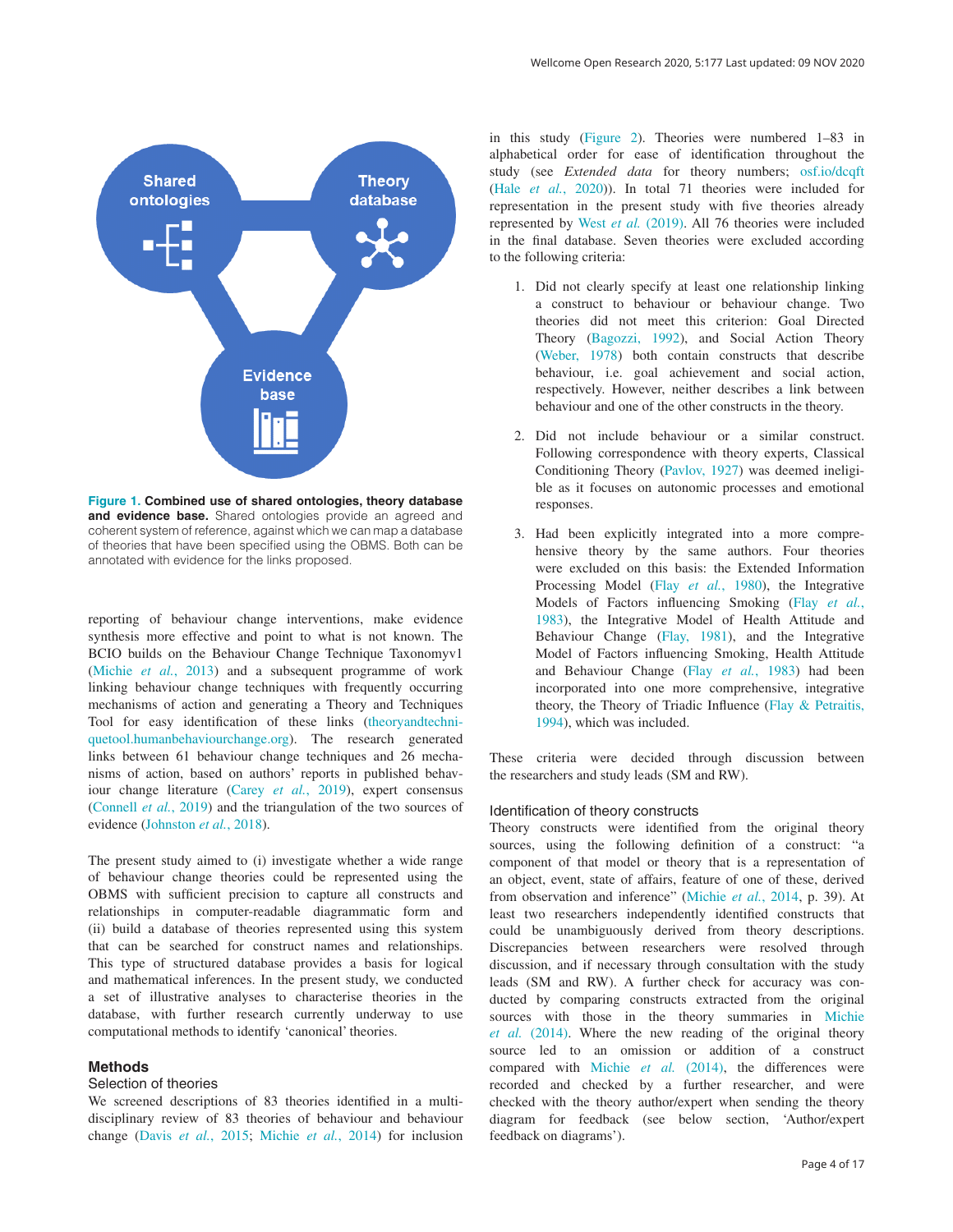<span id="page-4-0"></span>

**Figure 2. Flowchart of theories screened and included in the present study.**

## Generation of theory diagrams using the OBMS

At the same time as extracting theory constructs, one researcher drafted an initial diagram of the theory using the OBMS (West *et al.*[, 2019\)](#page-12-0). The diagram was generated using Lucid Chart diagram software [\(www.lucidchart.com](http://www.lucidchart.com/)), which allows constructs (visualised as shapes) to be linked together by labelled relationships (visualised as lines or arrows). Draw.io is a free alternative with similar functionality. Nineteen conceivable types of relationship were initially identified in the development of the OBMS and different symbols and labels were developed to denote each type (see *Extended data* for guide to relationship types; [osf.io/8fvdb](https://osf.io/8fvdb) (Hale *et al.*[, 2020\)](#page-12-0)). The number, wording and visual representation of these relationship types were revised for comprehensiveness and parsimony during the project, resulting in 1 additional relationship type to the types described in West *et al.* [\(2019\).](#page-12-0) The second and/or third researcher agreed, refined or changed the initial representation in line with their reading of the theory and discussion with the other researcher/s. The agreed diagram was then sent to the theory author or an expert for feedback (see below section, 'Author/expert feedback on diagrams'). The diagrams of two theories, CEOS ([Borland, 2014\)](#page-11-0) and PRIME Theory [\(West &](#page-12-0)  [Brown, 2013\)](#page-12-0), were initially drawn by the research team, but early feedback resulted in completely new diagrams being drawn

by the theory authors, which did not subsequently need to go through the feedback process.

# Author/expert feedback on diagrams

Theory authors were identified from the original theory sources ([Michie](#page-12-0) *et al.*, 2014). When contact details were not provided in the theory source, the website of an author's affiliated institution was consulted. For the 15 authors with whom contact could not be made (14 deceased, 1 retired), alternative theory experts were identified by searching the Web of Science and Scopus databases for authors who had cited the theory most frequently, and then examining published articles by these authors for relevance (West *et al.*[, 2019\)](#page-12-0).

Theory authors and experts were sent a PDF copy of the OBMS diagram of their theory, a guide to the symbols and labels we used to specify the propositions (*Extended data:* [osf.io/8fvdb](https://osf.io/8fvdb) (Hale *et al.*[, 2020](#page-12-0))), and a copy of the published theory review (Davis *et al.*[, 2015\)](#page-12-0) which lists the constructs of each behaviour change theory. They were asked to review the OBMS representation of their theory for its accuracy, including any added or omitted constructs (see section above, 'Identification of theory constructs'). If no response was received, two reminder emails were sent. In the final reminder,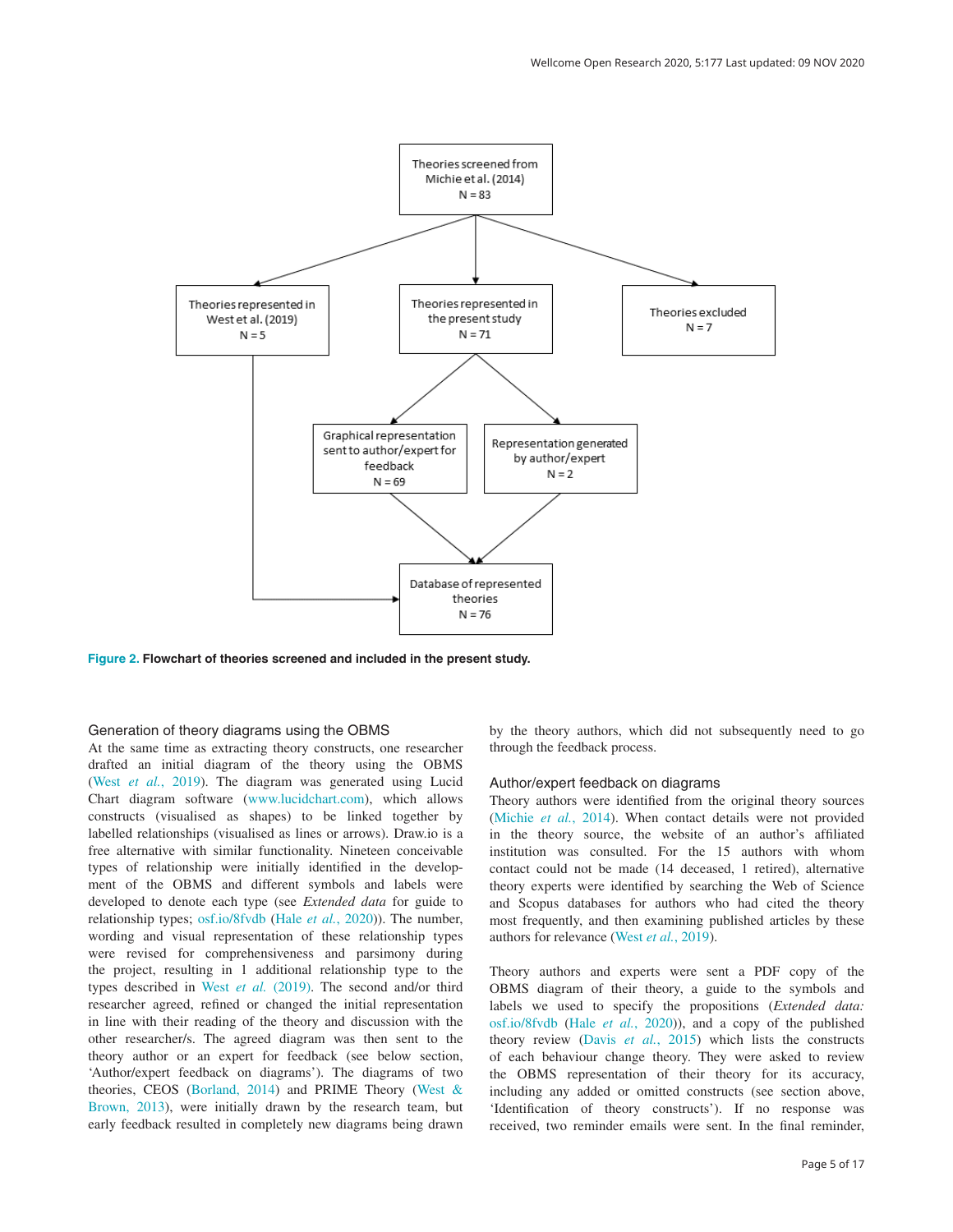we indicated that we would take a non-response as an indication of approval of our theory representation.

## Revision of diagrams following author/expert feedback

If a theory author/expert responded, we coded the content of their response according to whether it contained the following types of feedback: (1) specific feedback on constructs, relationships and/or structure; (2) general feedback on diagram as a whole; (3) general feedback on process/methodology; (4) reference to readings; (5) queries about diagram; (6) sent revised diagrams; (7) constraints on ability to comment.

A researcher identified necessary changes to the diagram from the content of the feedback and any additional readings sent. A second researcher reviewed this process for each theory. Disagreements were resolved through discussion. The agreed changes were coded into three categories: (1) add/ remove/amend constructs; (2) add/remove/amend relationships between constructs; (3) both. Very minor changes such as spelling corrections or hyphenations were not coded. The revised representation was sent back to the author/expert; this process was repeated until a final representation was agreed or until no more response was received. Following each revision of the theory, up to two reminder emails were sent, with the final reminder indicating that we would take a non-response as an indication of approval.

# Generating a searchable database of theories represented using the OBMS

To generate a searchable database of theories, we pooled the five theory representations generated by West *et al.* [\(2019\)](#page-12-0) and the 71 theory representations generated in the present study. Taking the finalised diagrams of all 76 theories, we derived a formal representation of each theory, i.e. a set of constructrelationship-construct triples. This was done by exporting CSV

data from the LucidChart diagram of each theory using the LucidChart process diagram CSV export facility, then running a script in Python (Version 3.8) to identify constructrelationship-construct triples from the CSV data. Where theories contained a construct that was related to another relationship (rather than related to a construct), this was represented by 'reifying' (i.e. treating a triple as if it were a construct) the second relationship triple, e.g., "Feedback-influences-[the 'Goals' to 'Persistence' Influences (\*) relationship]". A web interface for the theory database was also implemented in Python, using the [Flask web framework](https://flask.palletsprojects.com/en/1.1.x/) (Version 1.1) with search functionalityprovided by the [Whoosh indexing library](https://whoosh.readthedocs.io/en/latest/intro.html) (Version 2.7). To aid the readability of theories in the database, we generated new diagrams with simpler visual conventions than those used in the theory diagrams sent to authors, e.g. using text labels instead of shapes to denote the types of relationship. The new diagrams were automatically generated from the set of triples for each theory using Python's library interface to the [GraphViz](https://graphviz.org/) application [\(Ellson](#page-12-0) *et al.*, 2003).

In the present study, descriptive analyses were carried out on the database to explore the mean number of constructs and relationships in each theory and the frequencies of constructs and relationships across theories. A 'network neighbourhood' map was constructed to illustrate links to and from two exemplary constructs across all theories, and a bi-clustered percentage containment heat map was constructed to explore the similarities among theories' constructs across the whole dataset. Both maps were created using Python (Version 3.8).

# **Results**

# Representation of 71 theories using the OBMS in computer-readable diagrammatic form

All 71 included theories of behaviour could be represented using the OBMS. Table 1 shows how many rounds of revision

|                             |                                  | <b>Feedback</b>          | Types of feedback received <sup>a</sup> |                |          |                |                |                |          | Category of changes made |                      |             |
|-----------------------------|----------------------------------|--------------------------|-----------------------------------------|----------------|----------|----------------|----------------|----------------|----------|--------------------------|----------------------|-------------|
| <b>Round of</b><br>revision | <b>Theories</b><br>finalised (N) | received<br>(N theories) | (N theories)                            |                |          |                |                |                |          | (N theories)             |                      |             |
|                             |                                  |                          | 1                                       | $\overline{2}$ | 3        | 4              | 5              | 6              | -7       | <b>Constructs</b>        | <b>Relationships</b> | <b>Both</b> |
| 0 (no changes)              | 33                               | 2 <sup>b</sup>           | $\Omega$                                | $\overline{c}$ |          |                | $\Omega$       | $\Omega$       |          | --                       |                      |             |
|                             | 26                               | 36                       | 32                                      | 19             |          | 15             | $\overline{5}$ | 5              |          |                          | 15                   | 14          |
| $\mathcal{P}$               | 8                                | 12 <sup>c</sup>          | 10                                      | 6              | 4        | 3              | 2              | $\overline{1}$ |          |                          | 3                    | 6           |
| 3                           |                                  | 3 <sup>d</sup>           | $\mathcal{P}$                           |                | $\Omega$ | $\overline{2}$ | $\Omega$       | $\Omega$       | $\Omega$ | $\Omega$                 |                      |             |
| $\overline{4}$              |                                  |                          |                                         | $\Omega$       | $\Omega$ | $\Omega$       | $\Omega$       | 0              | $\Omega$ | 0                        |                      | 0           |
| All rounds                  | 69                               | 38                       | 34                                      | 23             | 11       | 17             | 6              | 5              | 3        | $\overline{\phantom{1}}$ | 15                   | 14          |

**Table 1. Summary of the feedback and revision process for 69 theories sent to authors/experts.**

*Notes:*

a (1) specific feedback on constructs, relationships and/or structure; (2) general feedback on diagram as a whole; (3) general feedback on process/methodology; (4) reference to readings; (5) queries about diagram; (6) sent revised diagrams; (7) constraints on ability to comment.

**PFor two theories (Needs-Opportunities-Abilities Model and Social Identity Theory) first round feedback was received but necessary** changes were not identified and therefore these theories were finalised with no revision.

c For two theories (Feedback Intervention Theory and Self-Regulation Theory) second round feedback was received but necessary changes were not identified and therefore these theories were finalised after one round of revision.

dFor one theory (Control Theory) third round feedback was received but necessary changes were not identified and therefore this theory was finalised after two rounds of revision.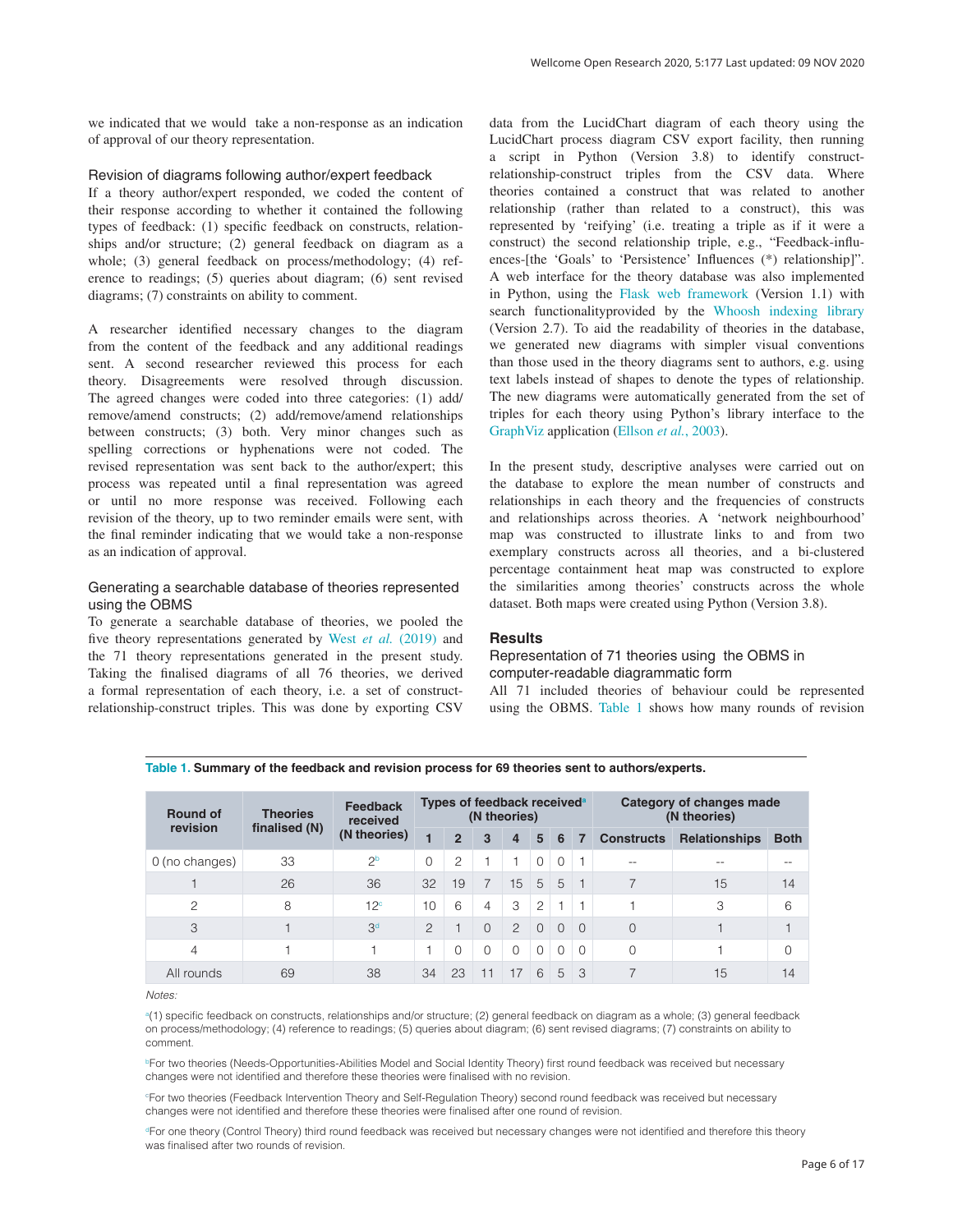<span id="page-6-0"></span>were required before the theory representations were finalised. It also shows the types of feedback received in each round and the category of changes made to the theories. Of the 69 authors/experts contacted, 50 (72.5%) responded and 38 of those who responded (55.1%) included feedback on the theory representation in their response. The finalised diagrams of the 76 theories represented using the OBMS, including the five theories previously described in West *et al.* [\(2019\)](#page-12-0) are available in *Extended data* ([osf.io/4urjc/files](https://osf.io/4urjc/files) (Hale *et al.*[, 2020](#page-12-0))).

# A searchable database of 76 OBMS-represented behaviour change theories

The online database of behaviour change theories is accessible at [humanbehaviourchange.org/theory-database](https://theory-database.appspot.com/). The web interface provides online searching and browsing functionality for the database of triples associated with the theories. This provided a formal, computer-readable and searchable database of the 76 theories that have so far been represented using the OBMS.

The database can be searched by the name of any construct in any theory by entering a search string in the search box on the home page. Searches may include wildcards, for example, searching for 'act\*' will retrieve results related to 'act', to 'actor' and to 'action'. If the search retrieves any results, the search results page will display the construct name that was found as well as the theories that that construct was found in. Some constructs are found in multiple theories. For example, the construct 'action' occurs in theories 'Health Action Process Approach' and 'Six staged model of communication effects.'

Alternatively, it is possible to browse the database by theory. A full list of the theories currently included in the database is listed at the bottom of the home page. Clicking the link with the name of a theory (whether in the search results or the browse facility) will open a theory page in the theory database. The theory page lists all the triples included in that theory and includes an automatically generated diagram of the relationships specified by the triples.

It was possible to derive several statistics and observations from the database of 76 theories, which were numbered for ease of identification (see *Extended data* for theory numbers; [osf.io/dcqft](https://osf.io/dcqft) (Hale *et al.*[, 2020](#page-12-0))). The mean number of constructs per theory was 20 (min.  $= 6$ , max.  $= 72$ ), while the mean number of triples (i.e. relationships between constructs) per theory was  $31 \text{ (min. = 7, max. = 89)}$ . Broadly, these two counts are correlated, but some theories are denser in connections than constructs and others are denser in constructs (Figure 3). For example, the five large theories (labelled by number in Figure 3) are theories number 13, 41, 60 and 80 (i.e., "Diffusion of Innovations" theory, "Needs-Opportunities-Abilities Model", "Social Action Theory (Ewart)" and "Theory of Triadic Influence", respectively). Amongst these, however, "Social Action Theory (Ewart)" (theory 41) has fewer triples relative to the number of constructs and 80 has fewer constructs relative to the number of triples. As would be expected, most theories have more triples than constructs.

In order to see how often each construct in the whole dataset was referenced across theories, we took each construct name (a total of 1,290) and searched for all theories where it matched all or part of a construct name. With this method, if we search for the construct 'behaviour', partial matches with 'coping behaviour' and 'attitude to the behaviour' would be included. We chose to include partial matches in the search because there were very few exact matches of construct names across theories. We also used the "lemmatized" form of the construct



Figure 3. Number of constructs and number of triples per theory. Each dot in the Figure represents a single theory from the theory database. The numbered theories refer to those with a high number of constructs and/or triples. They are: (13) Diffusion of Innovations; (41) Needs-Opportunities-Abilities Model; (60) Social Action Theory (Ewart); and (80) Theory of Triadic Influence.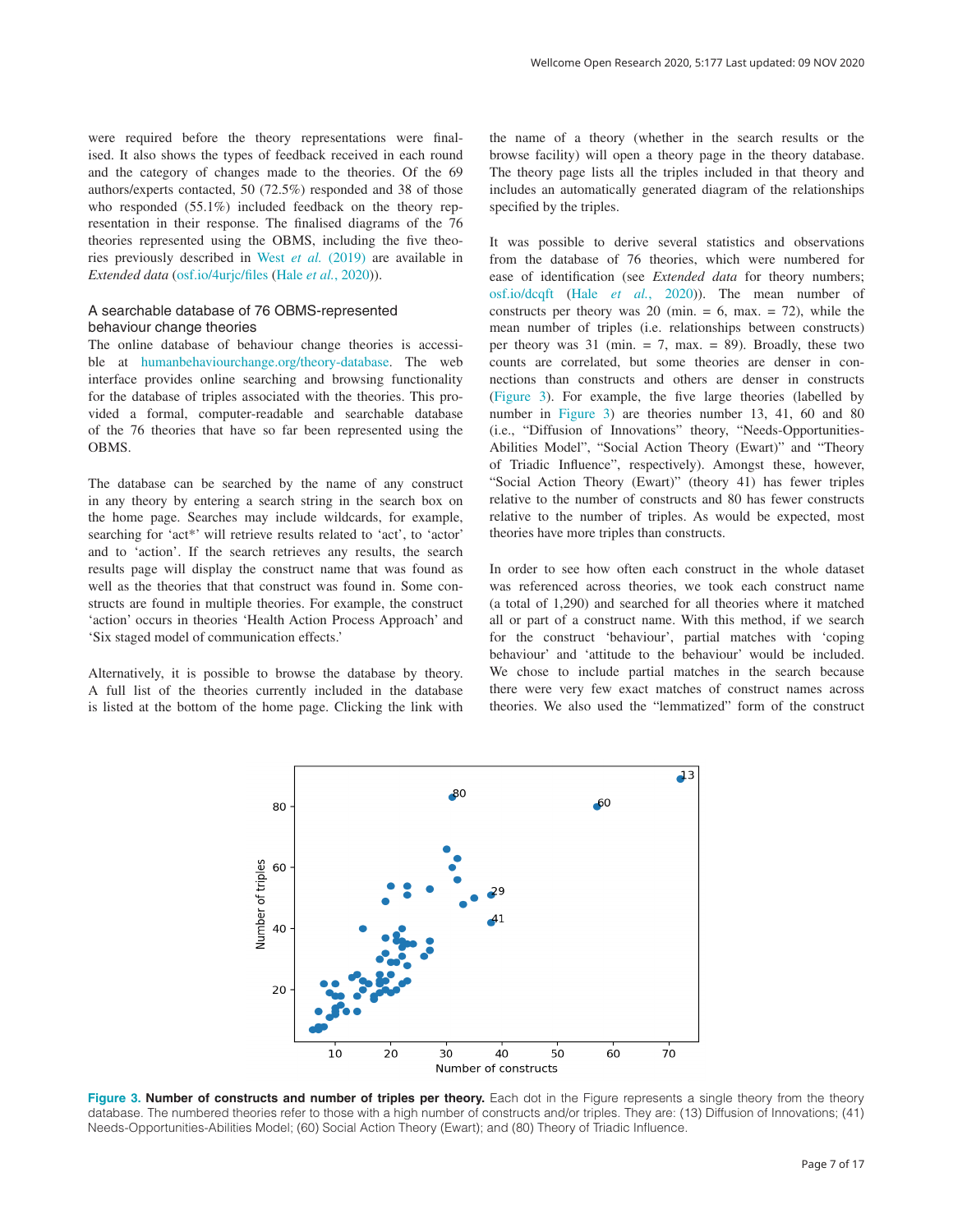label so as to combine singular forms with plurals. Using this search method, we found that 1,028 constructs only appeared in one theory. Even with partial matching, only  $20\%$  (n = 262) of the constructs appeared in more than one theory. Among the 262 construct names that did get referenced in multiple theories, Figure 4 illustrates the 25 most common.

As we might expect, 'behaviour' is the most common construct across all theories, named in 61 theories. The list also includes other crucial constructs that feature commonly in theories of behaviour change, including 'self-efficacy', 'motivation', 'ability', 'intentions' and 'skills'.

Fourteen relationship types were used across the whole dataset of theories. [Table 2](#page-8-0) lists the counts of relationships used in terms of both the number of theories that a given relation appears in, and the number of triples it is used in across all theories. Thirteen of these relationship types were identified within the five theories represented by West *et al.* [\(2019\);](#page-12-0) the 'transitions to' relationship was added during the present study.

The theory database provides the ability to get an overview across multiple theories. For example, we can probe the 'network neighbourhood' of a construct across multiple theories that it appears in to see which relationships have been captured for that construct regardless of which theory they were captured in. For example, [Figure 5](#page-8-0) illustrates all the 'influences' relationships to and from the 'beliefs' and 'attitudes' constructs across all theories.

One of the most promising applications of the theory database is to ask how theories themselves are related. While there are potentially many ways that a measure of theory similarity can be computed for the OBMS formalism, and we plan to explore these further in future work, an initial naïve metric could be based on the construct mentions as calculated on a per-construct basis above, generalised to a per-theory basis. Using this approach, we calculated for each theory the percentage of its constructs that are mentioned in another theory. Doing this for all possible pairwise combinations of theories in the dataset, we constructed a heat map showing the degree to which each pair of theories contain similar constructs ([Figure 6](#page-9-0)).

The value in each cell of the heat map is the percentage of the row theory's constructs, which are also mentioned in the column theory. All percentages are calculated with respect to the row theory, numbered along the right side of the matrix (see *Extended data* for theory numbers; [osf.io/dcqft](https://osf.io/dcqft) (Hale *et al.*[, 2020\)](#page-12-0)). Thus, every pairwise combination of theories has two values in the heat map. For example, we can see that the percentage of constructs from theory 40 mentioned in theory 8 (light pink cell) is higher than the percentage of constructs from theory 8 mentioned in theory 40 (light blue cell).

For a given theory, the heat map can be interpreted by row or by column. Rows show the percentage of constructs from the numbered theory that are 'mentioned in' other theories. For example, a row of red cells would indicate 100% of constructs from the numbered theory are *mentioned in* every



**Figure 4. Twenty-five most commonly referenced theory construct names.** Bars show how many theories referenced each construct name, either by exact match or within a longer construct name. The calculation of constructs appearing in theories was done using the "lemmatized" form of the construct label so as to combine singular forms with plurals.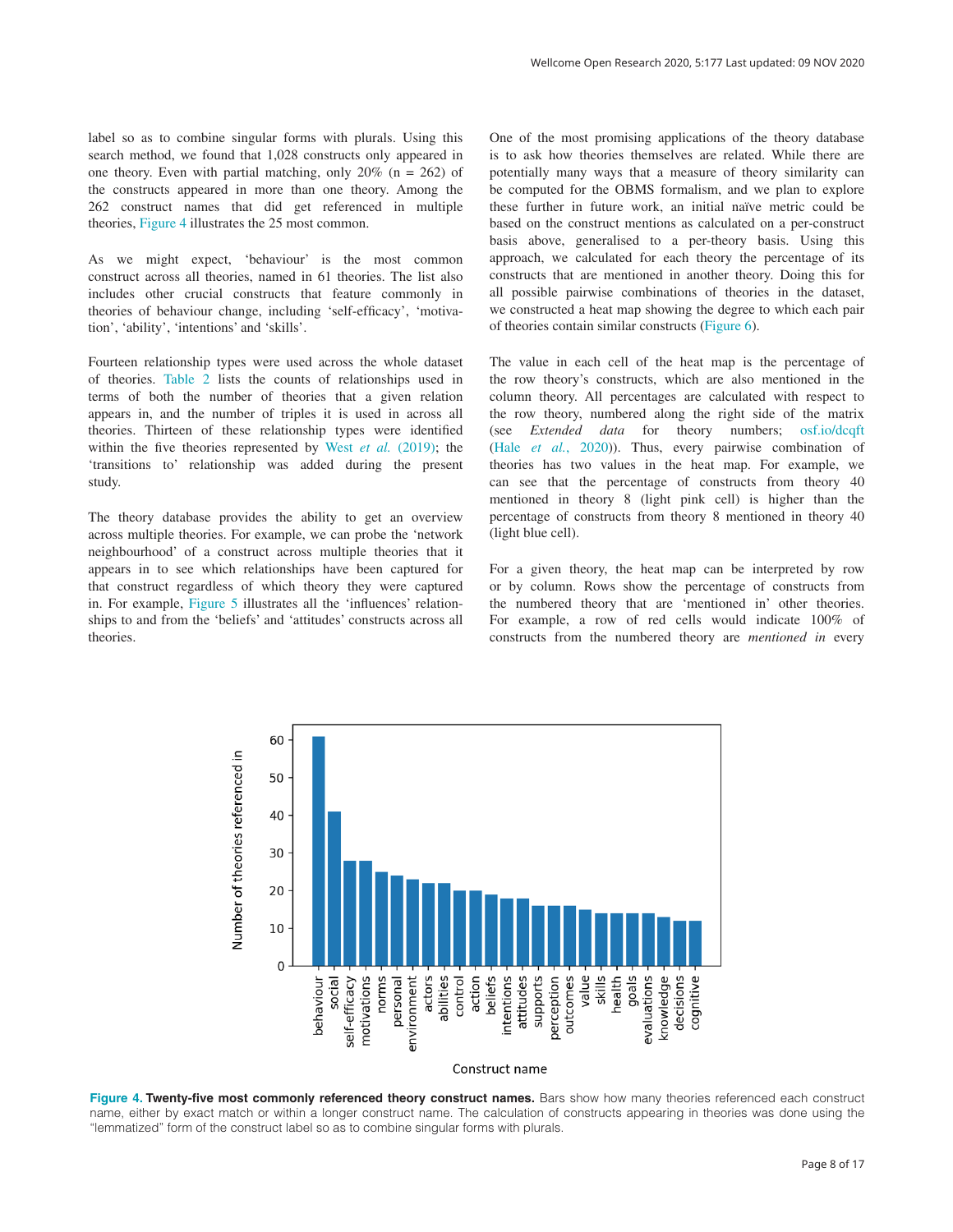<span id="page-8-0"></span>other theory. Rows with high percentage values are more likely if the row theory has few constructs. Columns show the percentage of constructs from other theories that the numbered theory 'mentions'. For example, a column of red cells would indicate the numbered theory *mentions* 100% of the constructs from another theory for all theories in the matrix. Columns with high percentage values are more likely if the column theory has many constructs. The rows and columns in the matrix are ordered by hierarchical clustering using the average of the Euclidean distances, such that rows and columns that have more similar values to each other are grouped closer together. The clustering is shown in the dendrograms to the left and top of [Figure 6.](#page-9-0)

Two groupings of lighter blue rows towards the bottom of the matrix contain theories with higher percentages of their constructs mentioned across other theories. The bottom-most grouping contains theories 40 and 18 ("Motivation-Opportu-

**Table 2. Relationship counts by relationship type.**

| <b>Relationship name</b>        | Number of<br><b>theories</b><br>used in | <b>Total</b><br>number of<br>triples |
|---------------------------------|-----------------------------------------|--------------------------------------|
| Influences                      | 73                                      | 995                                  |
| Part of                         | 56                                      | 578                                  |
| Type of                         | 48                                      | 394                                  |
| Influences (*) [multiplicative] | 32                                      | 156                                  |
| Positively influences           | 29                                      | 132                                  |
| Negatively influences           | 17                                      | 26                                   |
| Transitions to                  | 15                                      | 50                                   |
| Correlates with                 | 7                                       | 18                                   |
| May influence                   | 1                                       | 4                                    |
| Influences (+) [additive]       | 1                                       | 3                                    |
| Has attribute                   | 1                                       | 1                                    |
| Value of                        | $\mathbf{1}$                            | 5                                    |
| Has start                       | 1                                       | 4                                    |
| Has end                         | 1                                       | $\overline{4}$                       |

nities-Abilities" and "Focus Theory of Normative Conduct" respectively), while other rows that show higher percentages of mentions include theories 8, 55, 64 and 63 among others ("COM-B", "Risk as Feelings Theory", "Social Consensus Model" and "Social Cognitive Theory" respectively). This can be considered evidence of the generality of these theories according to the percentage similarity metric, which may indicate theories that describe a broader part of the domain of behaviour change or include commonly used construct names.

Column-wise, there are several groupings of theories that appear to mention higher percentages of constructs from other theories that are not all widely-mentioned overall; for example,theories 72, 29, 80, 66, 30 and 31 form one such group ("Systems model of behaviour change", "I-Change model", "Theory of triadic influence", "Social ecological model of behaviour change", "Information-Motivation-Behavioural Skills Model" and "Information-Motivation-Behavioural Skills Model of Adherence Behaviour"). We can expect to see such groupings as a result of theories covering a similar aspect or part of the overall behaviour change domain. On the other hand, the left-most group of dark blue columns indicates a group of theories that mention few constructs from other theories, which may be expected from theories that are somewhat dissimilar to most of the domain. This includes theories 13, 9, 44, 51, and 6 (namely, the "Diffusion of Innovations, "Consumption as social practices", "Precaution Adoption Process Model", the "Rational addiction model", and "Change theory"). Inspection of their respective constructs verifies that indeed, most of these theories are using different terminologies or construct names than the more typical language used in the bulk of the theories in the behaviour change domain. For example, "Change theory" appears in this grouping, which includes construct names such as "Freezing", "Restraining forces" and the "Quasi-stationary equilibrium" that are not shared with any other theories.

# **Discussion**

For 71 theories included in the present study, a diagram using the OBMS could be generated which adequately captured the constructs and relationships proposed in the theory. Pooling these diagrams with five previously generated diagrams using a nearly identical methodology (West *[et al.,](#page-12-0)* 2019), we derived a database of formal representations of each theory in the form of construct-relationship-construct triples.



**Figure 5. Illustration of relationships to and from constructs, across theories.** This diagram shows the 'influences' relationships to and from constructs 'beliefs' and 'attitudes', illustrating both shared and distinct factors.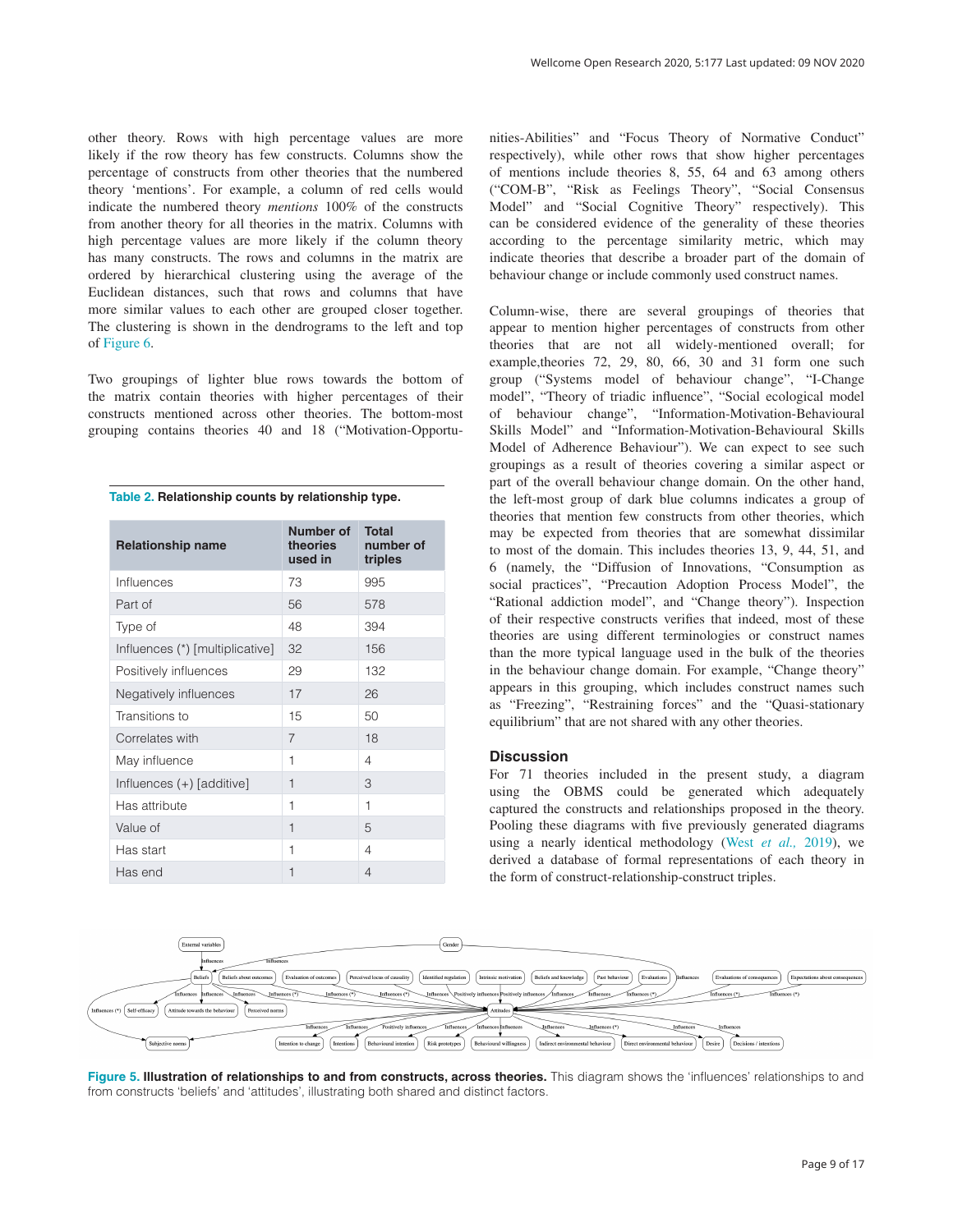

<span id="page-9-0"></span>Percentage similarity

لتل المناسب المستقلة المستقلة المناسبة والمستقلة والمستقلة المستقلة المستقلة المستقلة المستقلة المستقلة المستقلة

**Figure 6. Similarity between theories based on percentage of construct mentions.** Theories are paired, with each row and each column representing a theory denoted by number (see Extended data for theory numbers; [osf.io/dcqft](https://osf.io/dcqft) (Hale *et al.*[, 2020](#page-12-0))). Rows show the percentage of constructs from the numbered theory 'mentioned in' other theories. Columns show the percentage of constructs from other theories that the numbered theory 'mentions'. Dark blue indicates low similarity in constructs. Each theory is 100% contained in / by itself (dark red cells). Rows and columns in the matrix are ordered by hierarchical clustering using the average of the Euclidean distances, such that rows and columns that have more similar values to each other are grouped closer together. The clustering is shown in the dendrograms to the left and top of the figure.

Our findings demonstrate that the OBMS could be scaled up to represent a large proportion of existing theories of behaviour change. Of 83 theories identified in a previous systematic review (Davis *et al.*[, 2015](#page-12-0)), 76 are now represented in our database in a common systematic format. To capture this range of theories, only one additional relationship type, "Transitions to", was needed in addition to the thirteen types of relationship identified in the development of the OBMS by West *et al.* [\(2019\)](#page-12-0). The initial thirteen relationship types were grouped by [West](#page-12-0)  *et al.* [\(2019\)](#page-12-0) into three basic types: causal (e.g. "influences"), semantic (e.g. "type of") and structural (e.g. "part of"). "Transitions to", on the other hand, describes a process relationship whereby one state changes to another. Our findings suggest this type of relationship was not uncommonly used across theories, but only accounts for a small fraction of the overall number of propositions made.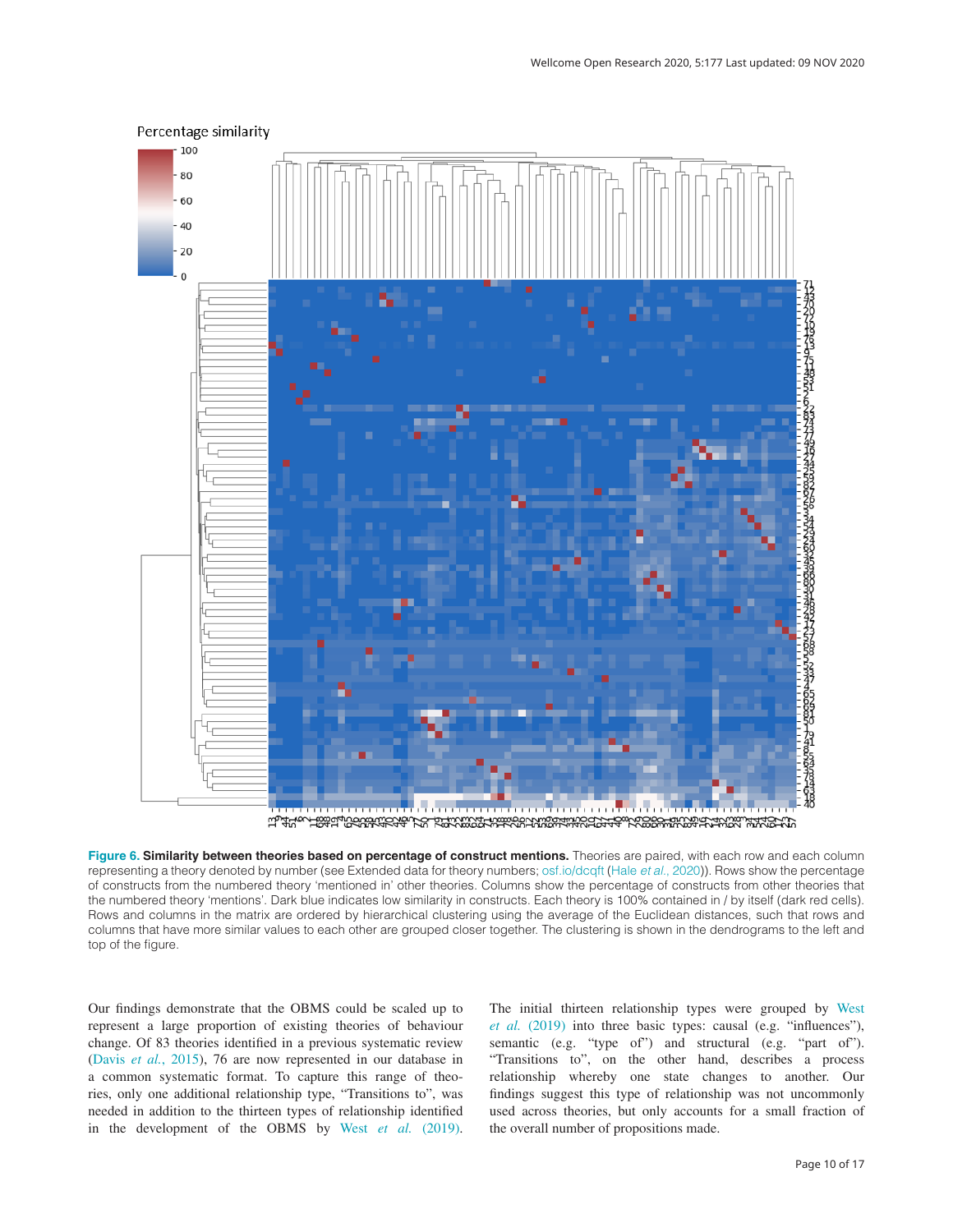Our initial analyses on the theory database give a picture of the landscape of existing behaviour change theories. The theories themselves vary greatly in size, with a correlation between number of constructs per theory and number of relationships between constructs. Unsurprisingly, "behaviour" was the most commonly referenced construct across theories, but, perhaps surprisingly, a fifth of theories did not use the word behaviour at all. Instead, they used other terms for behaviour, such as "action" (e.g. Transtheoretical Model; [Prochaska & DiClemente,](#page-12-0) [1982\)](#page-12-0) and "action or inaction response" (Norm Activation Theory; [Schwartz, 1975\)](#page-12-0). This illustrates a practical consideration for representing and comparing theories systematically: construct names alone provide limited information about the actual construct. Additional information such as the definition of that construct and its ontological relationship to others is needed to search and compare across theories accurately. Without this information, it is hard to be precise about commonalities and gaps that may exist among theories. Our next steps (outlined below) will address this.

Our findings also indicated some groups of overlapping theories. On the one hand, we could identify groups of theories that contained constructs commonly used across the whole dataset, which could be interpreted as more general theories in terms of describing a broad part of the behaviour change domain or using commonly mentioned construct names. These were typically less detailed theories, containing fewer than the average number of constructs and triples. One of the theories in this grouping, Social Cognitive Theory ([Bandura,](#page-11-0)  [1986\)](#page-11-0), was also identified in previous network analysis as contributing to 12 of the 83 theories in the corpus, based on explicit indication in the theory sources [\(Michie](#page-12-0) *et al.*, 2014). However, the others from the grouping contributed to three or fewer theories in the network analysis, suggesting there is not necessarily high overlap between theories on the construct similarity metric used in the present study and the contribution metric used in the previous study.

On the other hand, we could also identify groups of theories that mention similar constructs from other theories which are not necessarily widely mentioned overall, thus representing a similar part of the overall domain, as well as theories which mentioned very few constructs contained in other theories. Furthermore, we have shown that formalising theories into the OBMS triple format can allow for exploration of the 'neighbourhood network' of all the propositions made about how what influences or is influenced by a given construct such as beliefs or attitudes relates to other constructs across the whole dataset. These findings demonstrate potential for the OBMS to facilitate synthesis and identify 'canonical' theories, which we will discuss in the next steps.

Despite the apparent groupings of similar theories, we found that only around 20% of construct names from the 76 theories appear in more than one theory, and this is further evidenced by the dominance of low percentages of mentions between theories. This is a striking result, considering that all of the theories pertained to behaviour change, and therefore more commonalities might be expected within a domain. It highlights

the extent of theoretical heterogeneity in the labels used to describe different phenomena across the field, and further illustrates the need to map the constructs that have been used in theories to shared ontologies, so that overlaps in construct definitions could also be identified.

As well as facilitating generation of the theory database, the OBMS provides a tool which researchers can use to formally specify theories under development. Because the OBMS is ontologically-based, it is able to accommodate a variety of different relationship types, including causal, semantic, structural and process relationships, and could accommodate more types of propositions if needed. This means the OBMS is compatible with, but not restricted to, quantitative approaches to theory specification such as mathematical equations or simulation models, recommended in methodologies for psychological theory construction and testing (e.g. [Borsboom](#page-11-0) *et al.*, 2020; [Forstmann](#page-12-0) *et al.*, 2011; [Oberauer & Lewandowsky, 2019](#page-12-0)). Using the OBMS as an integrative semantic framework built on the existing database could help to shift from current practice, characterised by small group 'ownership' of theories and a climate which discourages theory development during early career stages ([Borsboom](#page-11-0) *et al.*, 2020; [van Rooij & Baggio, 2020](#page-12-0)), to a more open and collaborative approach within and between teams.

A current limitation of the OBMS format is its representation of constructs which relate to a relationship, such as a moderator. Because the triple format only allows for construct-relationship-construct propositions, in some cases we needed to treat relationships as constructs in order for triples with relationships as targets to be expressible. This type of workaround is commonly called 'reification' in the computer science and conceptual modelling literature. In the OBMS format it results in triples such as "Feedback-influences-[the 'Goals' to 'Persistence' Influences (\*) relationship]" (Goal Setting Theory; [Locke,](#page-12-0)  [1968;](#page-12-0) [Locke & Latham, 2002\)](#page-12-0). This creates additional complexity when comparing and combining theories, because triples can be the targets of other triples, thus can be "nested". However, the ability to capture relationships such as moderators, which influence other relationships, is essential for a faithful representation of the semantic content of some theories. In the future, we may explore the use of a more expressive formalism than the basic construct-relationship-construct triple format in order to capture these elements of theories more intuitively.

The OBMS database structure can be searched and used as a basis for mathematical and logical inference. While some preliminary results are illustrated in this manuscript, to make more powerful inferences it will be necessary to assign an unambiguous meaning to the constructs. We plan to address this in the next steps of the project by annotating the constructs in the theories to ontology entities from e.g. the Behaviour Change Intervention Ontology (Michie *et al.*[, 2020b](#page-12-0)). Ontology annotations of this type provide additional metadata, such as synonyms and definitions, and also a formal logical semantics in the relevant ontology language (e.g. OWL). This will allow theories to be checked for logical consistency internally and in combination with other theories. It will then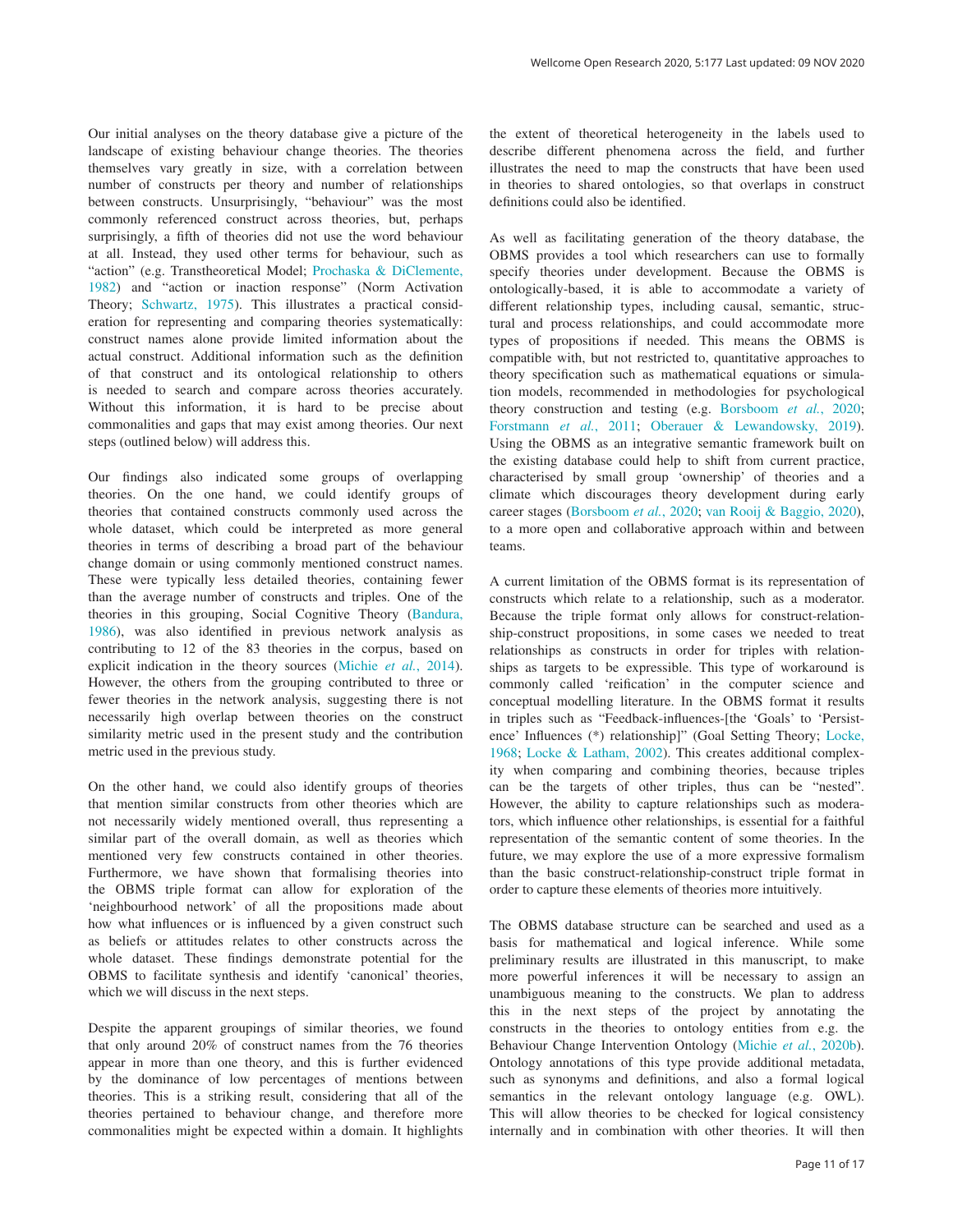<span id="page-11-0"></span>be possible to determine which theories are mutually inconsistent (i.e. cannot both be true) based on logical contradictions across the subsets of annotated ontology entities. This added functionality will mean that in future steps we can build a 'canonical' theory that is most consistent with the combined theoretical representation across all the theories. It will also allow researchers to identify and assess different predictions made by theories from the same domain.

### **Conclusions**

The ontology-based modelling system (OBMS) is a systematic approach that can be used to represent a large body of behaviour change theories. Feedback from theory authors suggests that this method captures theory propositions adequately, with nearly half of theory authors requiring no revisions of the initial OBMS representation of their theory. This study extended the initial development of the system (West *et al.*[, 2019](#page-12-0)), and a significant output of the research is a database of 76 published behaviour change theories which can be used for comparison and synthesis. Initial analyses on the database indicate this body of theories is characterised by heterogeneous construct names, as well as some areas of overlap. This suggests that greater integration and synthesis of theories is possible and would be beneficial. The next steps of the research programme will facilitate this through mapping the theory database to ontologies of behaviour change and using computational methods to synthesise theories.

### **Data availability**

#### Underlying data

Open Science Framework: An ontology-based modelling system (OBMS) for representing behaviour change theories, <https://doi.org/10.17605/OSF.IO/4DVPE>(Hale *et al.*[, 2020\)](#page-12-0)

This project contains the following underlying data:

- Feedback and revision data for 69 theory diagrams sent to authors or experts.csv (Raw data on type of feedback received, category of changes made, and theories finalised at each round of the feedback and revision process; [osf.io/6pw5y\)](https://osf.io/6pw5y/)
- Theories [OSF Storage sub-folder] (Folder of CSV data files for 76 theories represented in OBMS format,

exported from LucidChart and post-processed for the identification of construct-relationship-construct triples; [osf.io/pfe84/files\)](https://osf.io/pfe84/files/)

# Extended data

Open Science Framework: An ontology-based modelling system (OBMS) for representing behaviour change theories, <https://doi.org/10.17605/OSF.IO/4DVPE> (Hale *et al.*[, 2020](#page-12-0))

This project contains the following extended data:

- List of numbered theories screened for inclusion from [Michie](#page-12-0) *et al.* (2014).csv [\(osf.io/dcqft\)](https://osf.io/dcqft)
- Guide to the visual representation of relationship types as sent to theory authors.pdf [\(osf.io/8fvdb\)](https://osf.io/8fvdb)
- Finalised theory diagrams for 76 theories represented using the OBMS [Folder of PDF files] [\(osf.io/4urjc/files](https://osf.io/4urjc/files))

Data are available under the terms of the [Creative Commons](https://creativecommons.org/licenses/by/4.0/legalcode) [Attribution 4.0 International license](https://creativecommons.org/licenses/by/4.0/legalcode) (CC-BY 4.0).

## **Software availability**

The searchable database of theories that have been represented using the Ontology-Based Modelling System (OBMS) is available at:<https://humanbehaviourchange.org/theory-database>

Open Science Framework: An ontology-based modelling system (OBMS) for representing behaviour change theories, <https://doi.org/10.17605/OSF.IO/4DVPE> (Hale *et al.*[, 2020](#page-12-0))

- TheoryDatabase.py (Source code scripted in Python to parse CSV data from 76 theories represented in OBMS format, in order to create a database of triples; [osf.io/d7hzy\)](https://osf.io/d7hzy/)
- GenerateTheoryStatistics.py (Source code scripted in Python to conduct statistical analyses on the database of 76 theories, as presented in the Results section, [Figure 3](#page-6-0)–[Figure 6](#page-9-0) and [Table 2](#page-8-0); [osf.io/hx4mw\)](https://osf.io/hx4mw/)

Source code is available under the terms of the GNU General Public License (GPL) 3.0.

#### **References**

- Ajzen I: **The theory of planned behavior.** *Organ Behav Hum Dec.* 1991; **50**(2): 179–211. **[Publisher Full Text](http://dx.doi.org/10.1016/0749-5978(91)90020-T)**
- Bagozzi RP: **The Self-Regulation of Attitudes, Intentions, and Behavior.** *Soc Psychol Quart.* 1992; **55**(2): 178–204.

**[Publisher Full Text](http://dx.doi.org/10.2307/2786945)**

Borsboom D, van der Maas H, Dalege J, *et al.*: **Theory Construction Methodology: A practical framework for theory formation in psychology.**  [Preprint]. *PsyArXiv.* 2020. **[Publisher Full Text](http://dx.doi.org/10.31234/osf.io/w5tp8)**

Carey RN, Connell LE, Johnston M, *et al.*: **Behavior Change Techniques and Their Mechanisms of Action: A Synthesis of Links Described in Published Intervention Literature.** *Ann Behav Med.* 2019; **53**(8): 693–707.

**[PubMed Abstract](http://www.ncbi.nlm.nih.gov/pubmed/30304386)** | **[Publisher Full Text](http://dx.doi.org/10.1093/abm/kay078)** | **[Free Full Text](http://www.ncbi.nlm.nih.gov/pmc/articles/6636886)**

Connell LE, Carey RN, de Bruin M, *et al.*: **Links Between Behavior Change Techniques and Mechanisms of Action: An Expert Consensus Study.** *Ann Behav Med.* 2019; **53**(8): 708–720. **[PubMed Abstract](http://www.ncbi.nlm.nih.gov/pubmed/30452535)** | **[Publisher Full Text](http://dx.doi.org/10.1093/abm/kay082)** | **[Free Full Text](http://www.ncbi.nlm.nih.gov/pmc/articles/6636885)**

Bandura A: **Social foundation of thought and action: A social-cognitive view**. Englewood Cliffs. 1986. **[Reference Source](https://books.google.co.in/books/about/Social_foundations_of_thought_and_action.html?id=HJhqAAAAMAAJ)**

Borland R: **Understanding hard to maintain behaviour change: A dual process approach**. xi, 239. Wiley-Blackwell. 2014. **[Publisher Full Text](http://dx.doi.org/10.1002/9781118572894)**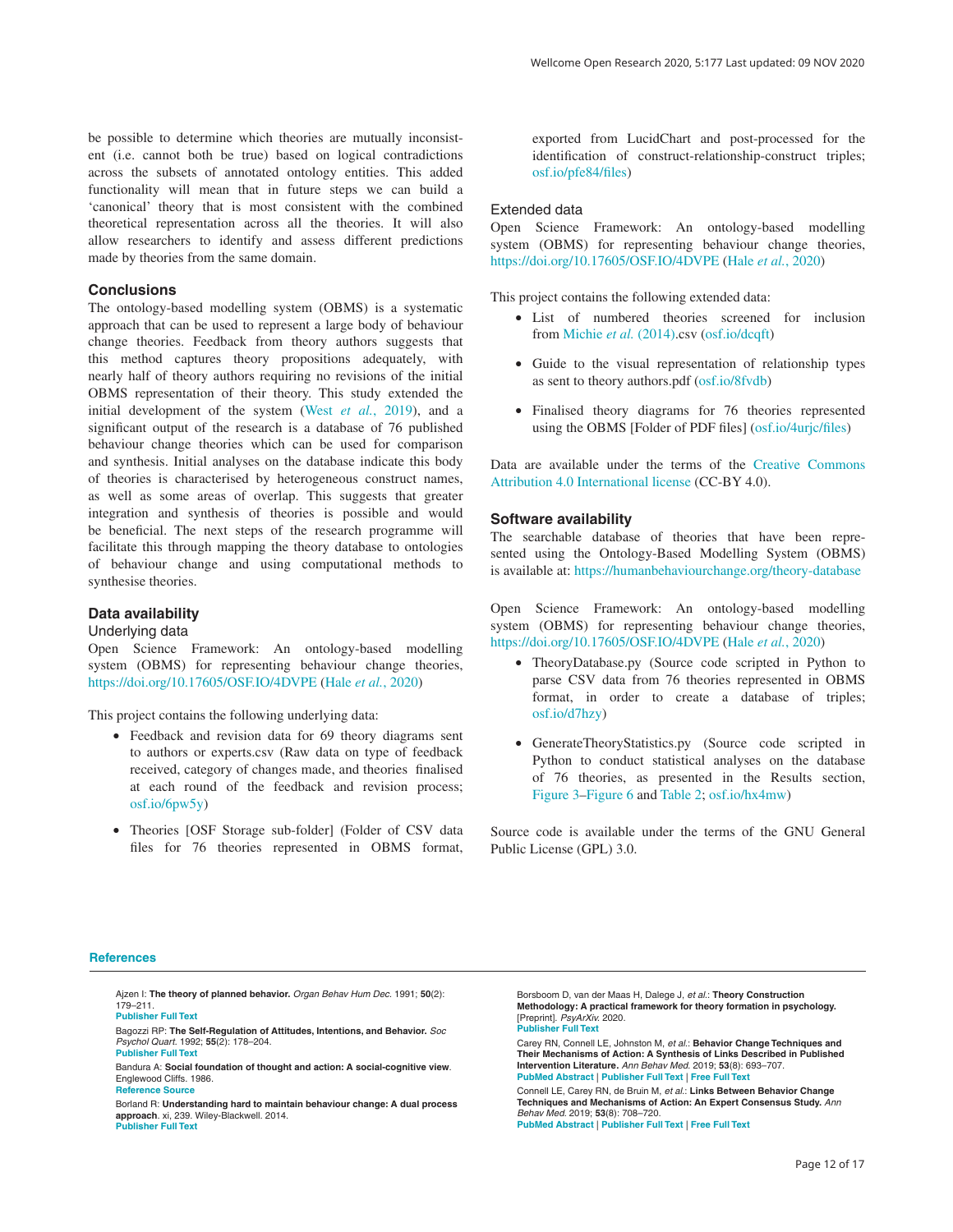<span id="page-12-0"></span>Craig P, Dieppe P, Macintyre S, *et al.*: **Developing and evaluating complex interventions: The new Medical Research Council guidance.** *BMJ.* 2008; **337**: a1655.

#### **[PubMed Abstract](http://www.ncbi.nlm.nih.gov/pubmed/18824488)** | **[Publisher Full Text](http://dx.doi.org/10.1136/bmj.a1655)** | **[Free Full Text](http://www.ncbi.nlm.nih.gov/pmc/articles/2769032)**

Davis R, Campbell R, Hildon Z, *et al.*: **Theories of behaviour and behaviour change across the social and behavioural sciences: A scoping review.** *Health Psychol Rev.* 2015; **9**(3): 323–344.

#### **[PubMed Abstract](http://www.ncbi.nlm.nih.gov/pubmed/25104107)** | **[Publisher Full Text](http://dx.doi.org/10.1080/17437199.2014.941722)** | **[Free Full Text](http://www.ncbi.nlm.nih.gov/pmc/articles/4566873)**

DiClemente CC, Prochaska JO, Fairhurst SK, *et al.*: **The process of smoking cessation: An analysis of precontemplation, contemplation, and preparation stages of change.** *J Consult Clin Psychol.* 1991; **59**(2): 295–304. **[PubMed Abstract](http://www.ncbi.nlm.nih.gov/pubmed/2030191)** | **[Publisher Full Text](http://dx.doi.org/10.1037/0022-006x.59.2.295)**

Ellson J, Gansner ER, Koutsofios E, *et al.*: **Graphviz and dynagraph - static and dynamic graph drawing tools.** *Graph Drawing Software.* 2003; 127–148. **[Publisher Full Text](http://dx.doi.org/10.1007/978-3-642-18638-7_6)**

Fisher JD, Fisher WA: **Changing AIDS-risk behavior.** *Psychol Bull.* 1992; **111**(3): 455–474.

### **[PubMed Abstract](http://www.ncbi.nlm.nih.gov/pubmed/1594721)** | **[Publisher Full Text](http://dx.doi.org/10.1037/0033-2909.111.3.455)**

Flay BR, d'Avernas J, Best A, *et al.*: **Cigarette Smoking: Why Young People Do It and Ways of Preventing It**. In: *Pediatric and Adolescent Behavioral Medicine*. 1983; 132–183.

#### **Reference Sourc**

Flay BR, Petraitis J: **The Theory of Triadic Influence: A New Theory of Health Behavior With Implications for Preventive Interventions.** *Adv Med Sociol.* 1994; **4**: 19–44.

#### **Reference S**

Flay BR: **On improving the chances of mass media health promotion programs causing meaningful changes in behavior**. In: M. Meyer (Ed.), *Health education by television and radio*. 1981; 56–91. Saur.

#### **[Reference Source](https://www.researchgate.net/profile/Brian_Flay/publication/224942174_On_improving_the_chances_of_mass_media_health_promotion_programs_causing_meaningful_changes_in_behavior/links/0c960526e951a39ad7000000/On-improving-the-chances-of-mass-media-health-promotion-programs-causing-meaningful-changes-in-behavior.pdf?origin=publication_detail)**

Flay BR, DiTecco D, Schlegel RP: **Mass Media in Health Promotion: An Analysis Using an Extended Information-Processing Model.** *Health Educ Q.* 1980; **7**(2): 127–147.

#### **[PubMed Abstract](http://www.ncbi.nlm.nih.gov/pubmed/7275639)** | **[Publisher Full Text](http://dx.doi.org/10.1177/109019818000700203)**

Forstmann BU, Wagenmakers EJ, Eichele T, *et al.*: **Reciprocal relations between cognitive neuroscience and formal cognitive models: Opposites attract?** *Trends Cogn Sci.* 2011; **15**(6): 272–279.

#### **[PubMed Abstract](http://www.ncbi.nlm.nih.gov/pubmed/21612972)** | **[Publisher Full Text](http://dx.doi.org/10.1016/j.tics.2011.04.002)** | **[Free Full Text](http://www.ncbi.nlm.nih.gov/pmc/articles/3384559)**

Fried EI: **Lack of theory building and testing impedes progress in the factor and network literature**. 2020.

#### **[Publisher Full Text](http://dx.doi.org/10.31234/osf.io/zg84s)**

Gourlan M, Bernard P, Bortolon C, *et al.*: **Efficacy of theory-based interventions to promote physical activity. A meta-analysis of randomised controlled trials.** *Health Psychol Rev.* 2016; **10**(1): 50–66. **[PubMed Abstract](http://www.ncbi.nlm.nih.gov/pubmed/25402606)** | **[Publisher Full Text](http://dx.doi.org/10.1080/17437199.2014.981777)**

Guest O, Martin AE: **How computational modeling can force theory building in psychological science**. 2020.

## **[Publisher Full Text](http://dx.doi.org/10.31234/osf.io/rybh9)**

Hale J, Hastings J, West R, *et al.*: **An ontology-based modelling system (OBMS) for representing behaviour change theories applied to 76 theories**. 2020. **<http://www.doi.org/10.17605/OSF.IO/4DVPE>**

Haslbeck JMB, Ryan O, Robinaugh D, *et al.*: **Modeling Psychopathology: From Data Models to Formal Theories**. [Preprint]. *PsyArXiv.* 2019. **[Publisher Full Text](http://dx.doi.org/10.31234/osf.io/jgm7f)**

Johnston M, Carey RN, Connell Bohlen LE, *et al.*: **Linking behavior change techniques and mechanisms of action: Triangulation of findings from literature synthesis and expert consensus**. [Preprint]. *PsyArXiv.* 2018.

# **[Publisher Full Text](http://dx.doi.org/10.31234/osf.io/ur6kz)**

Locke EA: **Toward a theory of task motivation and incentives.** *Organ Behav Hum Perform.* 1968; **3**(2): 157–189. **[Publisher Full Text](http://dx.doi.org/10.1016/0030-5073(68)90004-4)**

Locke E, Latham G: **Building a Practically Useful Theory of Goal Setting and Task Motivation. A 35-Year Odyssey.** *Am Psychol.* 2002; **57**(9): 705–717. **[PubMed Abstract](http://www.ncbi.nlm.nih.gov/pubmed/12237980)** | **[Publisher Full Text](http://dx.doi.org/10.1037/0003-066x.57.9.705)**

Michie S, Johnston M, Abraham C, *et al.*: **Making psychological theory useful for implementing evidence based practice: A consensus approach.** *Qual Saf*  *Health Care.* 2005; **14**(1): 26–33.

#### **[PubMed Abstract](http://www.ncbi.nlm.nih.gov/pubmed/15692000)** | **[Publisher Full Text](http://dx.doi.org/10.1136/qshc.2004.011155)** | **[Free Full Text](http://www.ncbi.nlm.nih.gov/pmc/articles/1743963)**

Michie S, Prestwich A: **Are interventions theory-based? Development of a theory coding scheme.** *Health Psychol.* 2010; **29**(1): 1–8. **[PubMed Abstract](http://www.ncbi.nlm.nih.gov/pubmed/20063930)** | **[Publisher Full Text](http://dx.doi.org/10.1037/a0016939)**

Michie S, Richardson M, Johnston M, *et al.*: **The Behavior Change Technique Taxonomy (v1) of 93 Hierarchically Clustered Techniques: Building an International Consensus for the Reporting of Behavior Change Interventions.** *Ann Behav Med.* 2013; **46**(1): 81–95.

#### **[PubMed Abstract](http://www.ncbi.nlm.nih.gov/pubmed/23512568)** | **[Publisher Full Text](http://dx.doi.org/10.1007/s12160-013-9486-6)**

Michie S, Thomas J, Mac Aonghusa P, *et al.*: **The Human Behaviour-Change Project: An artificial intelligence system to answer questions about changing behaviour [version 1; peer review: not peer reviewed].** *Wellcome Open Res.* 2020a; **5**: 122.

#### **[PubMed Abstract](http://www.ncbi.nlm.nih.gov/pubmed/32566761)** | **[Publisher Full Text](http://dx.doi.org/10.12688/wellcomeopenres.15900.1)** | **[Free Full Text](http://www.ncbi.nlm.nih.gov/pmc/articles/7287511)**

Michie S, West R, Campbell R, *et al.*: **ABC of Behaviour Change Theories**. Silverback Publishing. 2014.

#### **[Reference Source](https://www.researchgate.net/publication/263301409_ABC_of_Behaviour_Change_Theories)**

Michie S, West R, Finnerty AN, *et al.*: **Representation of behaviour change interventions and their evaluation: Development of the Upper Level of the Behaviour Change Intervention Ontology [version 1; peer review: awaiting peer review].** *Wellcome Open Res.* 2020b; **5**: 123.

#### **[Publisher Full Text](http://dx.doi.org/10.12688/wellcomeopenres.15902.1)**

Muthukrishna M, Henrich J: **A problem in theory.** *Nat Hum Behav.* 2019; **3**(3): 221–229. **[Publisher Full Text](http://dx.doi.org/10.1038/s41562-018-0522-1)**

Norris E, Finnerty AN, Hastings J, *et al.*: **A scoping review of ontologies related to human behaviour change.** *Nat Hum Behav.* 2019; **3**(2): 164–172. **[PubMed Abstract](http://www.ncbi.nlm.nih.gov/pubmed/30944444)** | **[Publisher Full Text](http://dx.doi.org/10.1038/s41562-018-0511-4)**

Oberauer K, Lewandowsky S: **Addressing the theory crisis in psychology.** *Psychon Bull Rev.* 2019; **26**(5): 1596–1618. **[PubMed Abstract](http://www.ncbi.nlm.nih.gov/pubmed/31515732)** | **[Publisher Full Text](http://dx.doi.org/10.3758/s13423-019-01645-2)**

Painter JE, Borba CPC, Hynes M, *et al.*: **The Use of Theory in Health Behavior Research from 2000 to 2005: A Systematic Review.** *Ann Behav Med.* 2008; **35**(3): 358–362.

#### **[PubMed Abstract](http://www.ncbi.nlm.nih.gov/pubmed/18633685)** | **[Publisher Full Text](http://dx.doi.org/10.1007/s12160-008-9042-y)**

Pavlov IP: **Conditioned reflexes: An investigation of the physiological activity of the cerebral cortex**. Oxford University Press. 1927; 430. **[Reference Source](https://books.google.co.in/books/about/Conditioned_Reflexes.html?id=jmIKAAAAMAAJ)**

Prestwich A, Sniehotta FF, Whittington C, *et al.*: **Does theory influence the effectiveness of health behavior interventions? Meta-analysis.** *Health Psychol.* 2014; **33**(5): 465–474.

**[PubMed Abstract](http://www.ncbi.nlm.nih.gov/pubmed/23730717)** | **[Publisher Full Text](http://dx.doi.org/10.1037/a0032853)**

Prochaska JO, DiClemente CC: **Transtheoretical therapy: Toward a more integrative model of change.** *Psycho Theory Res Prac.* 1982; **19**(3): 276–288. **[Publisher Full Text](http://dx.doi.org/10.1037/h0088437)**

Rosenstock IM: **The Health Belief Model and Preventive Health Behavior.** *Health Edu Mono.* 1974; **2**(4): 354–386. **[Publisher Full Text](http://dx.doi.org/10.1177/109019817400200405)**

Schwartz S: **The Justice of Need and the Activation of Humanitarian Norms.** *J Soc Issue.* 1975; **31**(3): 111–136. **[Publisher Full Text](http://dx.doi.org/10.1111/j.1540-4560.1975.tb00999.x)**

van Rooij I, Baggio G: **Theory before the test: How to build high-verisimilitude explanatory theories in psychological science**. [Preprint]. PsyArXiv. 2020. **[Publisher Full Text](http://dx.doi.org/10.31234/osf.io/7qbpr)**

Weber M: **Economy and Society: An Outline of Interpretive Sociology**. University of California Press. 1978. **[Reference Source](https://books.google.co.in/books/about/Economy_and_Society.html?id=pSdaNuIaUUEC)**

West R, Brown J: **Theory of Addiction**. John Wiley & Sons. 2013.

West R, Godinho CA, Bohlen LC, *et al.*: **Development of a formal system for representing behaviour-change theories.** *Nat Hum Behav.* 2019; **3**(5): 526–536. **[Publisher Full Text](http://dx.doi.org/10.1038/s41562-019-0561-2)**

Wolfenden L, Goldman S, Stacey FG *et al*.: **Strategies to improve the implementation of workplace-based policies or practices targeting tobacco, alcohol, diet, physical activity and obesity.** *Cochrane Database Syst Rev.* 2018; **11**(11): CD012439.

**[PubMed Abstract](http://www.ncbi.nlm.nih.gov/pubmed/30480770)** | **[Publisher Full Text](http://dx.doi.org/10.1002/14651858.CD012439.pub2)** | **[Free Full Text](http://www.ncbi.nlm.nih.gov/pmc/articles/6362433)**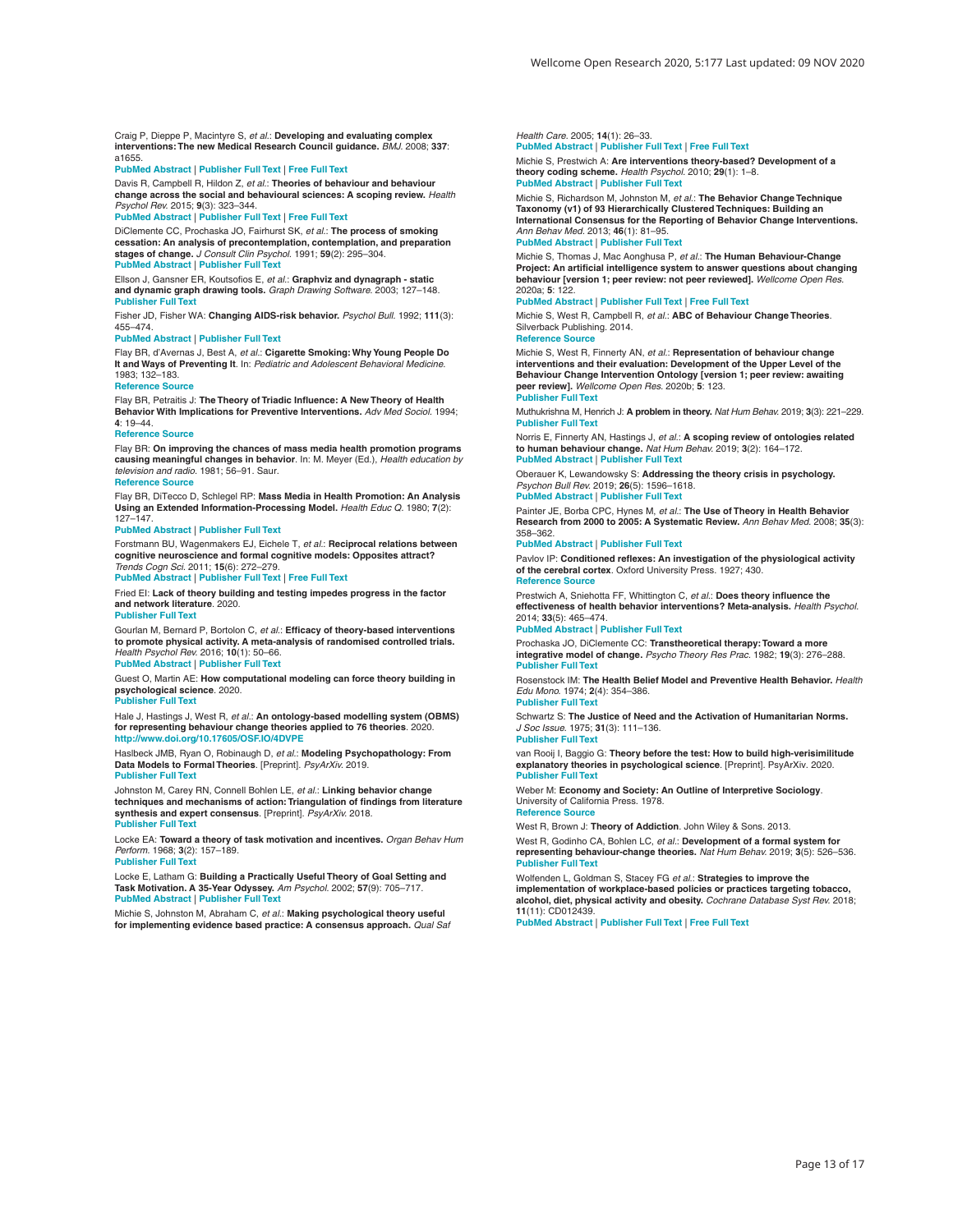# **Open Peer Review**

# **Current Peer Review Status:**

**Version 1**

Reviewer Report 09 November 2020

# <https://doi.org/10.21956/wellcomeopenres.17695.r40646>

**© 2020 Baldwin A.** This is an open access peer review report distributed under the terms of the [Creative](https://creativecommons.org/licenses/by/4.0/) [Commons Attribution License](https://creativecommons.org/licenses/by/4.0/), which permits unrestricted use, distribution, and reproduction in any medium, provided the original work is properly cited.



# **Austin S. Baldwin**

Department of Psychology, Southern Methodist University, Dallas, TX, USA

In this paper, the authors report on the creation and development of a searchable database (an ontology-based modeling system [OBMS]) of behavior change theories and their related constructs and relationships. The database includes 76 different behavior change theories that went through a rigorous identification and coding process prior to inclusion (71 of the theories identified and coded in the phase of the project reported here). The creation, development, and validation of these tools are a very important and needed undertaking to systematically synthesize the vast array of behavior change theories. The database has the potential to be a critical tool in facilitating scientific advances in behavior change theory and interventions. This paper is wellconstructed and well-written. The rigorous process for identifying and coding the various theories, constructs, and relationships included feedback from theory authors and is an important strength of the paper. Several of the tables and figures are also helpful in conveying what types of information are available in the database and potential uses. Finally, the inclusion of database materials relevant to this paper on an open repository (OSF) is an important strength of the paper and the project. I support the indexing of this paper.

I also have a few suggestions for the authors that largely center on more clearly discussing the implications and elaborating on potential uses of the database. For example, the authors might consider including concrete examples of how researchers could use the database to design interventions and test theories. I think addressing the following issues would strengthen an already strong paper:

- 1. It is not entirely clear how researchers might use information available in the database to inform intervention design (e.g., Which theory should we use? Does it matter which we use?), or to properly design interventions to test a theory and inform its refinement. Are there concrete examples of how researchers might approach these questions using the database? Is the database ultimately agnostic to these issues? Either way, it would be helpful to clarify for readers.
- 2. The information about overlap in constructs among theories conveyed in the heat map (Figure 6) is quite interesting. One persistent challenge in advancing behavior change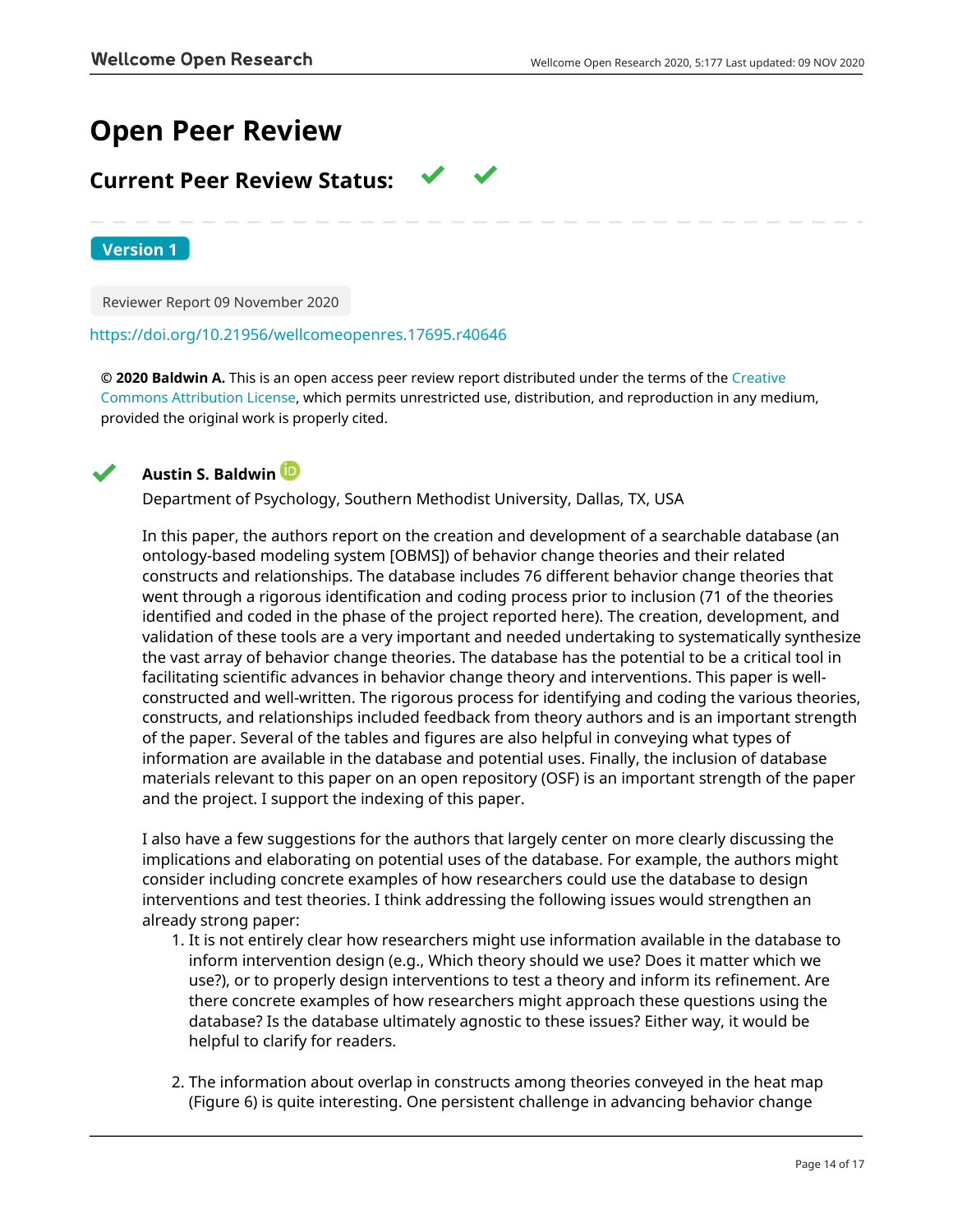theory is in the redundancies that exists across various theories that creates barriers to building more cumulative literatures. How do the authors envision this information and database functionality could potentially be used? For example, could the information conveyed in the heat map be used to winnow or refine redundant theories? Elaborating on potential uses of this information would be helpful.

- 3. Using construct labels as they are labeled in the theories rather than using conceptual definitions of the constructs likely contributed to the unexpected lack of overlap in constructs across theories (20%). This approach almost certainly underestimates the degree of conceptual overlap across theories (see Noar & Zimmerman, 2005, Health Education Research, for consideration of this issue). The first reviewer had a similar comment, and I agree with the first reviewer that more clearly and directly discussing this issue would be helpful.
- I think it would be helpful to clarify the theoretical implications and practical utility of the 4. "network neighborhood" of a construct conveyed in Figure 5.

**Is the work clearly and accurately presented and does it cite the current literature?** Yes

**Is the study design appropriate and is the work technically sound?** Yes

**Are sufficient details of methods and analysis provided to allow replication by others?** Yes

**If applicable, is the statistical analysis and its interpretation appropriate?** Not applicable

**Are all the source data underlying the results available to ensure full reproducibility?** Yes

# **Are the conclusions drawn adequately supported by the results?**

Yes

*Competing Interests:* No competing interests were disclosed.

*Reviewer Expertise:* Health psychology, health behavior change

**I confirm that I have read this submission and believe that I have an appropriate level of expertise to confirm that it is of an acceptable scientific standard.**

Reviewer Report 28 September 2020

<https://doi.org/10.21956/wellcomeopenres.17695.r40344>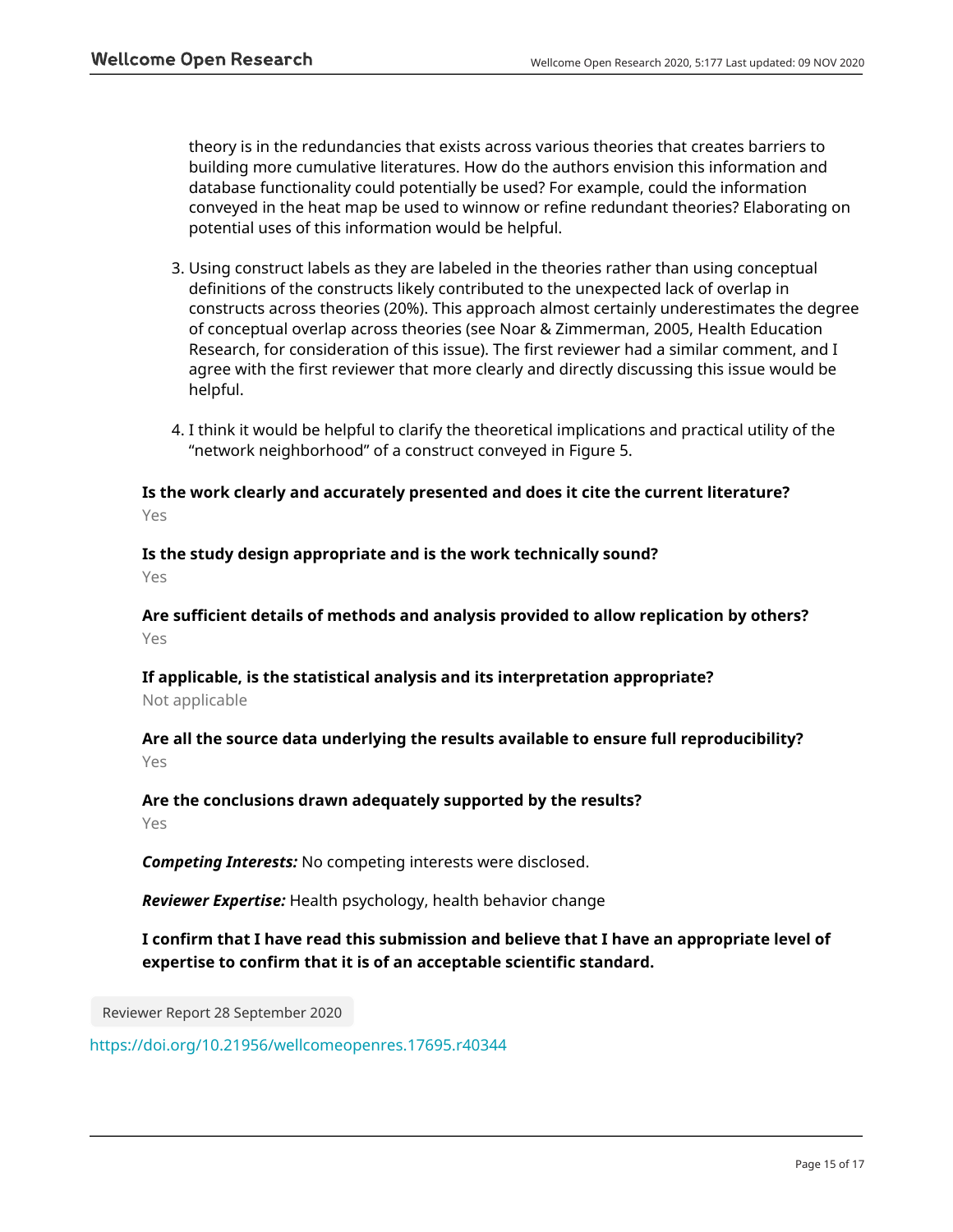**© 2020 Dixon D.** This is an open access peer review report distributed under the terms of the [Creative Commons](https://creativecommons.org/licenses/by/4.0/) [Attribution License](https://creativecommons.org/licenses/by/4.0/), which permits unrestricted use, distribution, and reproduction in any medium, provided the original work is properly cited.



# **Diane Dixon**

Institute of Applied Health Sciences, School of Medicine, Medical Sciences and Nutrition, University of Aberdeen, Aberdeen, UK

The preponderance of theories is a significant barrier to the development of a cumulative evidence base for understanding and changing human behaviour. This study is part of a programme of work that is developing the tools to address the issue of theory proliferation and construct overlap. I would strongly support its indexing.

'What's in a name?', asked Juliet and whilst I'd generally avoid challenging Shakespeare it turns out the answer is 'quite a lot, really'. As the authors discuss in the introduction, behavioural science is not bounded by the discipline imposed by the properties of matter that benefits the natural sciences. Our reliance on natural language poses challenges to behavioural science because it is unbounded. I see the work described in the paper as part of a wider attempt to develop tools and mechanisms that will enable behavioural medicine to identify the boundaries and shared content of the theories and constructs it regularly, and not so regularly uses. This is a worthwhile endeavour.

I have some comments to share with the authors:

- They are collating constructs by collating construct names and partial names. This generates figure 4. However, not all of the 'constructs' displayed in figure 4 would generally be recognised as 'constructs'. For example, whilst self-efficacy is a recognised construct 'social' and 'personal' are not 'constructs' in the generally accepted meaning of the term, e.g. 'social support', 'social norm' are very different constructs. I am not arguing against the authors' method here rather that I am struggling with their use of the term 'construct' to label the groupings that are produced by the process of collation – 'all constructs are equal but some are more equal than others'…some aren't even constructs. ○
- The authors themselves are surprised by the finding that even for partial matching only 20% of constructs appear in more than one theory. Either they have a few theories that contain a very large number of unique constructs or there is a problem with the use of nonstandardised terms to label constructs. I am struggling to believe the 20% figure is a true representation of reality rather than an artefact of poor construct labelling. The authors allude to this in the discussion, but I wonder if they might consider strengthening the discussion of this possibility. ○
- The included theories all seem to lean towards conceptualising behaviour as a result of deliberative processes. Perhaps I am in error here, but if not, it would be useful if the authors could consider how environmental models of behaviour, especially behaviourist approaches, might be accommodated within the OBMS.
- Similarly, how well does the OBMS accommodate important sociodemographic, cultural and socially constructed influences on behaviour? These are often treated as moderators of belief-behaviour relationships. The authors point out the limitations of the reification approach to accommodating moderators and I would very much encourage the authors to